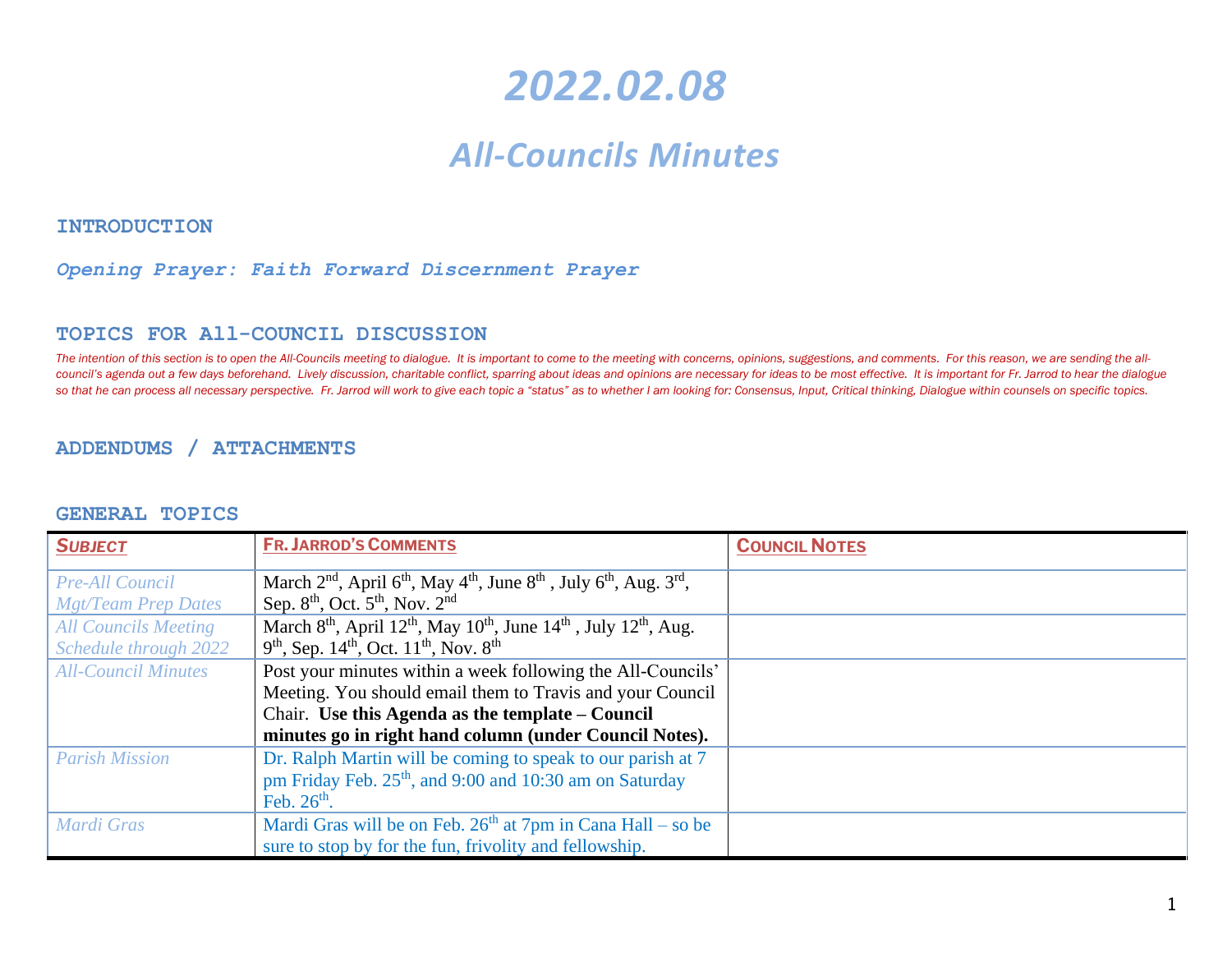| <b>Facilities Update</b>      | Work continues to progress on our campus. You probably          |  |
|-------------------------------|-----------------------------------------------------------------|--|
|                               | noticed the first phase of the parking lot repairs. Further     |  |
|                               | parking lot work will happen, but that will be staged relative  |  |
|                               | to other work.                                                  |  |
|                               |                                                                 |  |
|                               | The roof of Cana has been repaired. Various HVAC units          |  |
|                               | around the campus have been replaced. Some restrooms in         |  |
|                               | the school have been refurbished. Repairs have begun on         |  |
|                               | the roof of the gym.                                            |  |
|                               |                                                                 |  |
|                               | We are targeting replacing the HVAC units in the Church         |  |
|                               | this spring. The plan includes SFA parishioners helping         |  |
|                               | with the demo and removal of the old units. We need to          |  |
|                               | activate the appropriate guilds and other volunteers to assist  |  |
|                               | with this effort. Doing the demo and removal ourselves will     |  |
|                               | result in substantial cost savings.                             |  |
| <b>Rebuild my Church</b>      | We are right at \$6 million in pledges. And importantly, we     |  |
|                               | have received \$2.5 million in gifts toward those pledges.      |  |
|                               | These funds received are allowing us to proceed intelligently   |  |
|                               | with our project lists/scheduling and pay as we go.             |  |
| <b>Recent Events</b>          | The recent Stewardship Fair, Lay Witness talks and Ministry     |  |
|                               | Breakfast at the end of last year/start of this year, went very |  |
|                               | well. Thank you to all who helped with these events, there      |  |
|                               | are very important to our parish.                               |  |
|                               |                                                                 |  |
|                               | Last week was Catholic Schools Week. It went very well.         |  |
|                               | Several our SFA students gave talks at Sunday Masses,           |  |
|                               | speaking directly to parishioners about how stewardship has     |  |
|                               | impacted them. They all did a fine job. Kudos to the            |  |
|                               | kiddos!                                                         |  |
| <b>Lenten Activities</b>      | God Squad will be meeting every evening in Lent from $8 - 9$    |  |
|                               | pm.                                                             |  |
| Neighborhood                  | The development team of Lezniak, Weller and Pearson are         |  |
| <b>Visits/Mapping Project</b> | preparing to launch targeted home visits in March and April     |  |
|                               | utilizing their preparatory work and the parish                 |  |
|                               | ESRI/mapping system. These early home visits will provide       |  |
|                               | them the knowledge necessary to begin training groups of        |  |
|                               | volunteers to begin a broader effort beginning in May and       |  |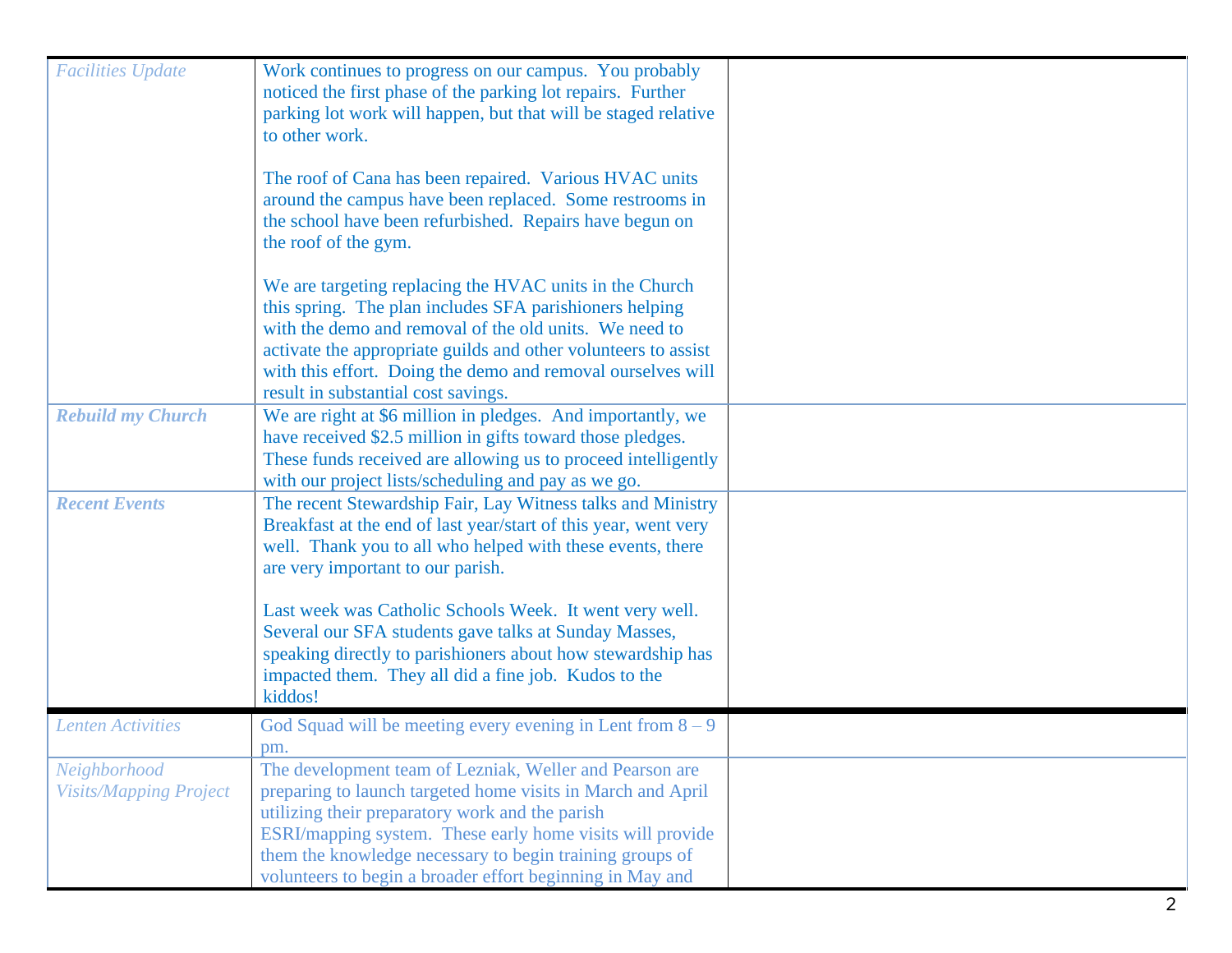|                        | continuing through the summer.                                                                                                         |  |
|------------------------|----------------------------------------------------------------------------------------------------------------------------------------|--|
|                        | The ultimate goal is to develop personal home visits inviting<br>all registered parishioners to faithful Sunday Mass<br>participation. |  |
| <b>Parish Group</b>    | As of now, this trip is still a "go". Due to COVID, this trip                                                                          |  |
| Pilgrimage to Italy    | has been rescheduled multiple times. It is currently set for                                                                           |  |
|                        | the week of Spring Break.                                                                                                              |  |
| <b>Value Them Both</b> | At last weekend's Masses you heard about this effort to                                                                                |  |
| <b>Amendment</b>       | amend the Kansas Constitution which will be voted on in                                                                                |  |
|                        | August. You will be hearing more about this in the future.                                                                             |  |
|                        | This is a very important effort to amend the state constitution                                                                        |  |
|                        | in order to overturn a recent Ks. Supreme Court decision                                                                               |  |
|                        | finding a fundamental right to abortion under the state                                                                                |  |
|                        | constitution. The practical effect of that court ruling is it                                                                          |  |
|                        | imperils restrictions/limits on abortions, including                                                                                   |  |
|                        | limits/restriction on partial birth dismemberment abortions.                                                                           |  |
|                        | The only way to undo that court decision is by citizens                                                                                |  |
|                        | voting "yes" to amend the constitution to allow for                                                                                    |  |
|                        | restrictions/limits on abortions.                                                                                                      |  |

**DIOCESAN INFORMATION – None for this meeting FUTURE TOPICS FOR DISCUSSION FOLLOW UP DISCUSSIONS** 

*This section will be for those topics that require extended discussion, times for councils to speak individually, and for individuals to process information. These topics will be first introduced in "items for discussion" and then followed up on in successive councils' meetings under this section.*

### **COMMUNICATIONS COUNCIL**

| <b>MEMBERS</b>                | <b>MEMBERS</b><br>Aaron Leiker, Alexa Smith, Ann Walden, Fran Cook,<br>Jeremy Lezniak, Jess Brouillette, Joe Wescott, Joe Shobe | Members in attendance 2.8.2022<br>Alexa Smith, Ann Walden, Fran Cook, Joe Wescott,<br>Jeremy Lezniak<br><b>Absent</b><br>Aaron Leiker, Joe Shobe, Jess Brouillette |
|-------------------------------|---------------------------------------------------------------------------------------------------------------------------------|--------------------------------------------------------------------------------------------------------------------------------------------------------------------|
| <b>Council Chair Position</b> | Welcome new member, Joe Wescott!                                                                                                | No discussion                                                                                                                                                      |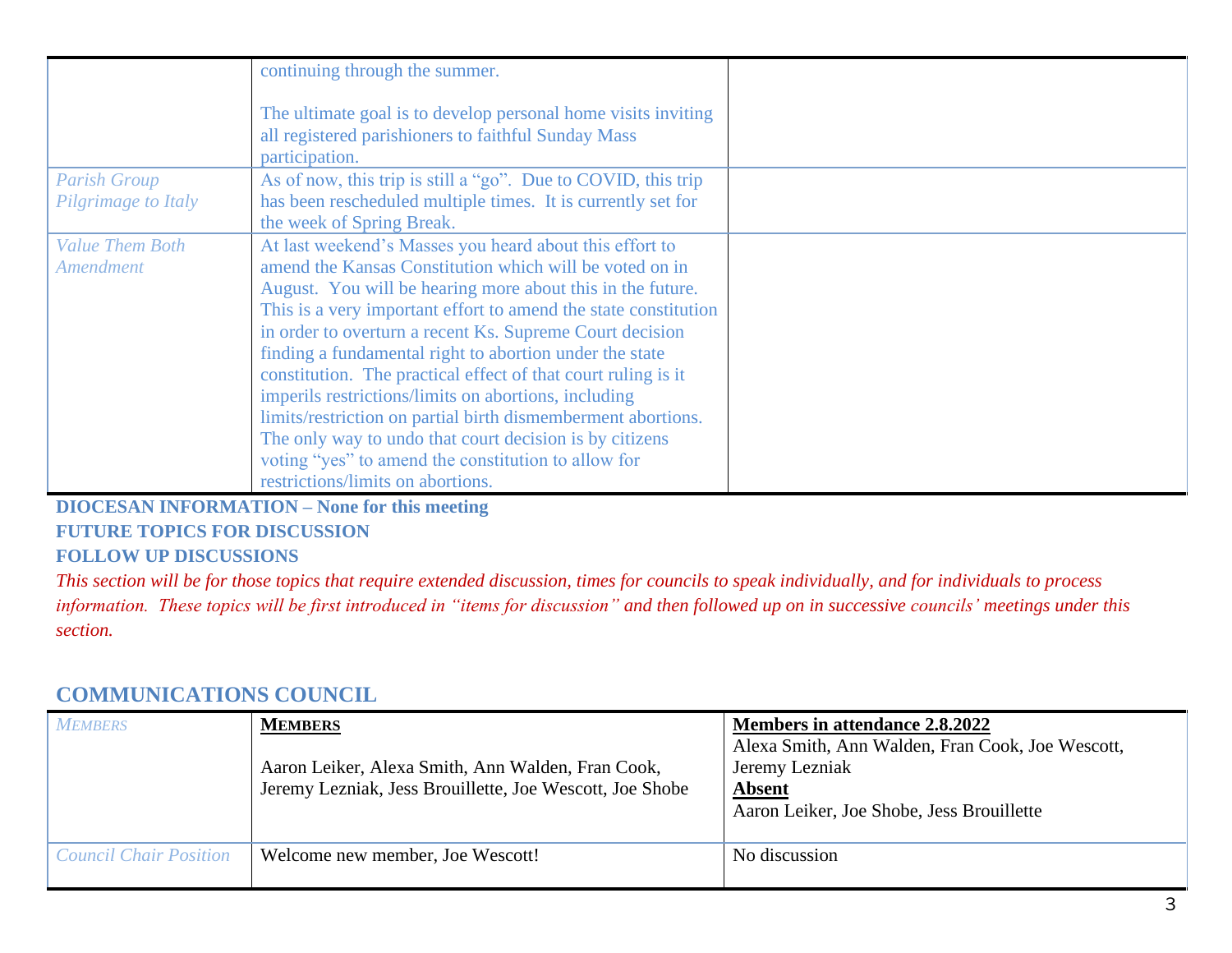|           | Council Chair – Aaron not able to serve as chair due to<br>family/personal obligations; Ann has agreed to Chair, Jes<br>Brouillette will be Vice Chair. (Separately, Fran talked to<br>Joe Shobe and agreed to serve as Secretary in 2022.)                                                                                                                                                                                                                                                                                                                                                                                                                                                                                                                              |                                                                                                                                                                                                                                                                                                                                                                                                                                                                                                                                                                                                                                                                                                                                                                                                                                                   |
|-----------|--------------------------------------------------------------------------------------------------------------------------------------------------------------------------------------------------------------------------------------------------------------------------------------------------------------------------------------------------------------------------------------------------------------------------------------------------------------------------------------------------------------------------------------------------------------------------------------------------------------------------------------------------------------------------------------------------------------------------------------------------------------------------|---------------------------------------------------------------------------------------------------------------------------------------------------------------------------------------------------------------------------------------------------------------------------------------------------------------------------------------------------------------------------------------------------------------------------------------------------------------------------------------------------------------------------------------------------------------------------------------------------------------------------------------------------------------------------------------------------------------------------------------------------------------------------------------------------------------------------------------------------|
| General   | Jeremy was not present, so no further discussion on mapping<br>project; Father Jarrod shared thoughts in larger meeting<br>about first messaging to be "are you coming back to Sunday<br>Mass, and if not, how can I get you there?" He said the<br>intention of this project is human interaction of parishioners<br>and connecting people who live near each other.<br>Team discussed briefly the overlap between bulletin,<br>vernacular, social media – reiterated that we should have<br>one message that is pushed out to multiple formats.<br>Throughout Father's talk, he mentioned several upcoming or<br>ongoing items he wants to make sure are promoted,<br>including:<br>Value Them Both Amendment<br>Parish Mission<br>Mardi Gras Dance<br>Use of "Formed" | Majority of tonight's meeting was spent with Fr. Jarrod<br>reviewing the all-councils survey.<br>Survey had forty respondents, representing members of<br>every council.<br>Flocknote - 77.5% of respondents have an account,<br>however, 75% state that others in their household do NOT<br>have a Flocknote account. 20% of respondents indicated<br>they would like additional training on Flocknote; 55%<br>indicated that maybe they would like additional<br>training. The most common problems (experienced by<br>33% of respondents) with Flocknote were not receiving<br>Flocknote emails or texts. The communications council<br>discussed that it is necessary to provide hands-on training<br>and information to group leaders, and to regularly provide<br>posts on Flocknote, so that parishioners continue to see the<br>platform. |
| Flocknote | Very few ministries are using Flocknote. Jes did some<br>troubleshooting; each member must accept the invitation to<br>join each group. It is not a simple one-step process; each<br>member must follow up with acceptance email/text to agree<br>to receive messages for each group. Because of this,<br>significant user error is possible. Team discussed, should we<br>set up signup ipads/laptops after Masses? We need to<br>consistently push information about Flocknote – the more<br>people see it; the more likely they are going to believe it is<br>not spam/it is safe.<br>Ann said that we shouldn't discard Flocknote without a real                                                                                                                     | Team also discussed with Father the concept of multiplying<br>one message across different platforms. There was also<br>lots of discussion regarding the Vernacular, and how it<br>provides a macro view of the parish - pictures and articles<br>about the parish that ties in directly to the stewardship way<br>of life. The bulletin, by contrast, is micro-communication<br>more granular.<br>Further discussion will be planned around the different<br>venues (Flocknote, Vernacular, Bulletin, Social Media),<br>what messages they should be used for, and how<br>often. The team also discussed looking at metrics to see if<br>the use of Flocknote is increasing or decreasing and if the                                                                                                                                             |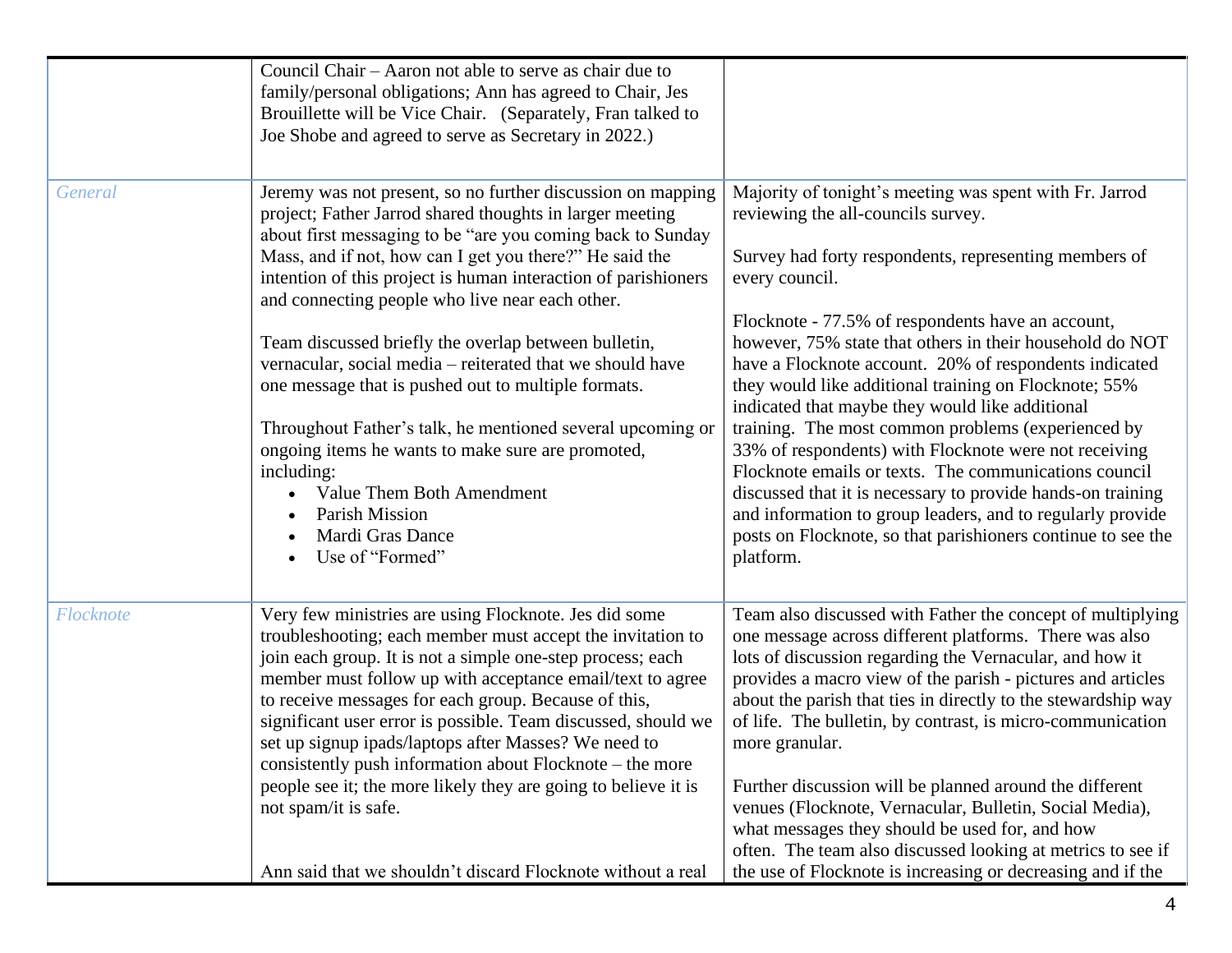| effort to make it work. The Communications Council in the<br>past spent considerable time researching and implementing<br>it, so it would be better to do what we can to encourage its<br>use, give people instructions on how to use it, and help<br>troubleshoot w/ any difficulties. We will plan on doing some<br>sort of annual instruction on its use at the January<br>Leadership Breakfast, as it is an ongoing tool that we think<br>will help with parish-wide communications, as well as<br>individual ministry communications. | messages are getting through.<br>Toward the end of the meeting, Jeremy asked for thoughts<br>on how to approach parishioners about returning to Mass<br>regarding the initial rollout of the mapping project. We<br>talked about a "You're Invited" flyer with space for a<br>hand-written note where a visitor can write their name and<br>say "See ya at Mass." |
|--------------------------------------------------------------------------------------------------------------------------------------------------------------------------------------------------------------------------------------------------------------------------------------------------------------------------------------------------------------------------------------------------------------------------------------------------------------------------------------------------------------------------------------------|-------------------------------------------------------------------------------------------------------------------------------------------------------------------------------------------------------------------------------------------------------------------------------------------------------------------------------------------------------------------|
| Follow-up: We forgot to put the Bulletin email signup in the<br>SFA Welcome Flyer we just completed. However, we can<br>still request that Alexa add it to the Bulletin itself as a<br>recurring item, whenever space permits, and request that Joe<br>add it to the Bulletin page on the website.                                                                                                                                                                                                                                         |                                                                                                                                                                                                                                                                                                                                                                   |

### *Task Reports*

| <b>Social Media</b>                              | Team will continue to work on a survey for full council; will<br>take feedback and then work on a communications strategy<br>in January. Fran to resend the link to the survey draft; we<br>wish to ask the full council what they want to see/what they<br>don't want to see, and what types of mediums they use;<br>promote use of event form.<br>Fr. Jarrod reminded the team that we could cut Travis' Mass<br>announcement from Mass recordings on YouTube each<br>week. No need to re-record/recreate these. We did not have<br>time to discuss this during the meeting, but will talk about it<br>at the next meeting. | Survey discussion- With regard to social media<br>specifically, 82.5% of respondents would like to see All<br>Parish Event announcements (e.g. parish workday, parish<br>dinner); 75% would like to see invitations to worship<br>events (Shekinah, holy days); 62.5% pictures from<br>CHURCH events. |
|--------------------------------------------------|-------------------------------------------------------------------------------------------------------------------------------------------------------------------------------------------------------------------------------------------------------------------------------------------------------------------------------------------------------------------------------------------------------------------------------------------------------------------------------------------------------------------------------------------------------------------------------------------------------------------------------|-------------------------------------------------------------------------------------------------------------------------------------------------------------------------------------------------------------------------------------------------------------------------------------------------------|
| <b>New Parishioner</b><br><b>Welcome Packets</b> | Team Facetimed with Lisa Lang to share thoughts on new<br>parishioner Welcome Packet materials. She said there is no<br>budget for the project, so we encouraged her to reach out to<br>Pat and Travis with the estimated cost once she has it all<br>together, and get their approval.                                                                                                                                                                                                                                                                                                                                       | No discussion                                                                                                                                                                                                                                                                                         |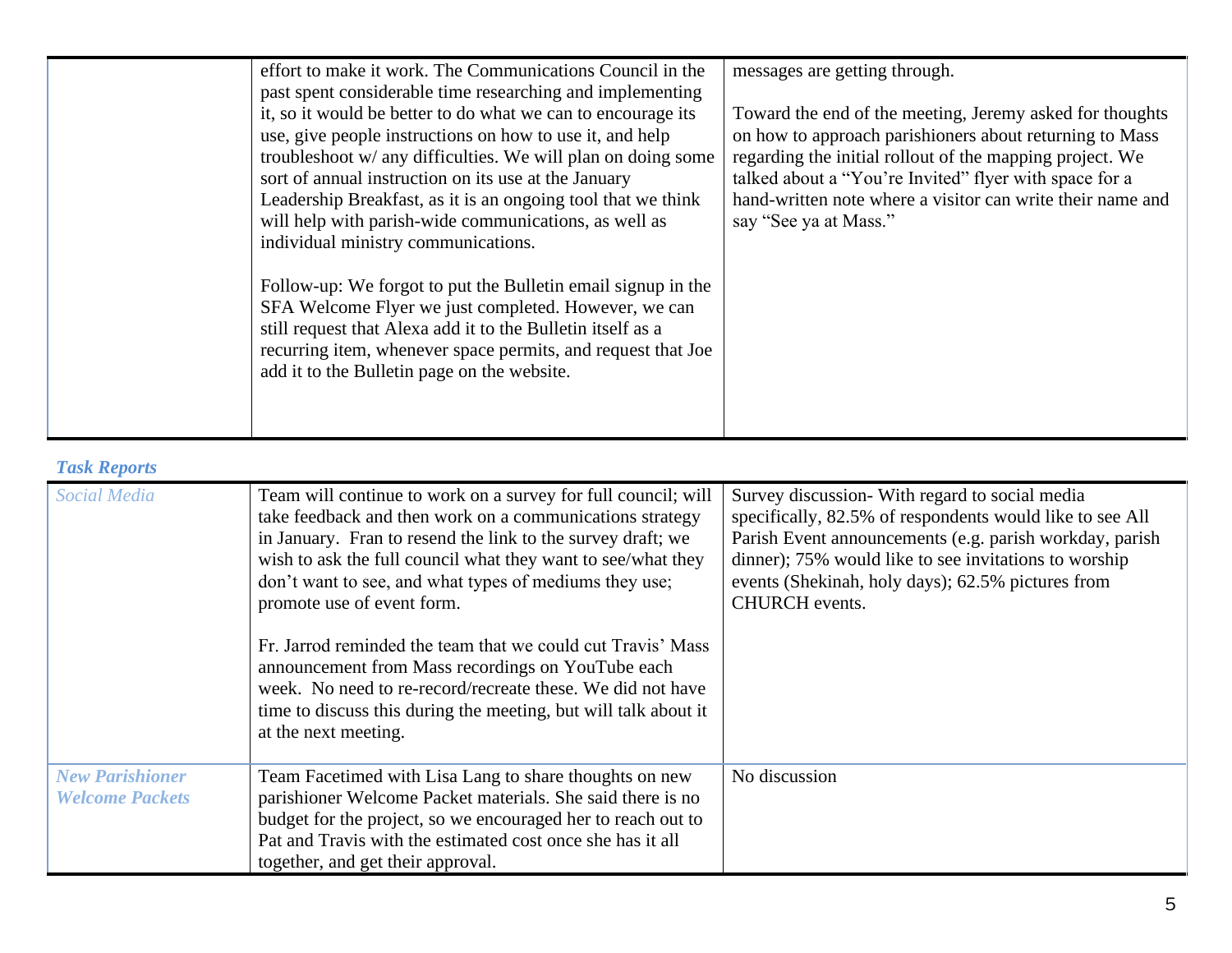### *Committees*

| <b>Creative Resources</b> | No updates                                                  | No discussion.                                            |
|---------------------------|-------------------------------------------------------------|-----------------------------------------------------------|
| <i>Internet</i>           | No updates; however, Fr. Jarrod requested that the "homily" | No discussion.                                            |
|                           | button on the website be replaced with a link to the parish |                                                           |
|                           | YouTube page. (Followup: Ann asked Joe to do this, and it   |                                                           |
|                           | is done.)                                                   |                                                           |
| Parish Library            | No updates                                                  | No discussion.                                            |
| Vernacular                | Ann Walden (copy editor) and Lanette Belton (news editor)   | Ann and Lanette are still seeking replacements; in        |
|                           | are both stepping down at the end of this year. They are    | discussion with one person. There will likely be one last |
|                           | seeking replacements. We would like the entire Parish       | issue Jan/Feb that will be put together by Lanette.       |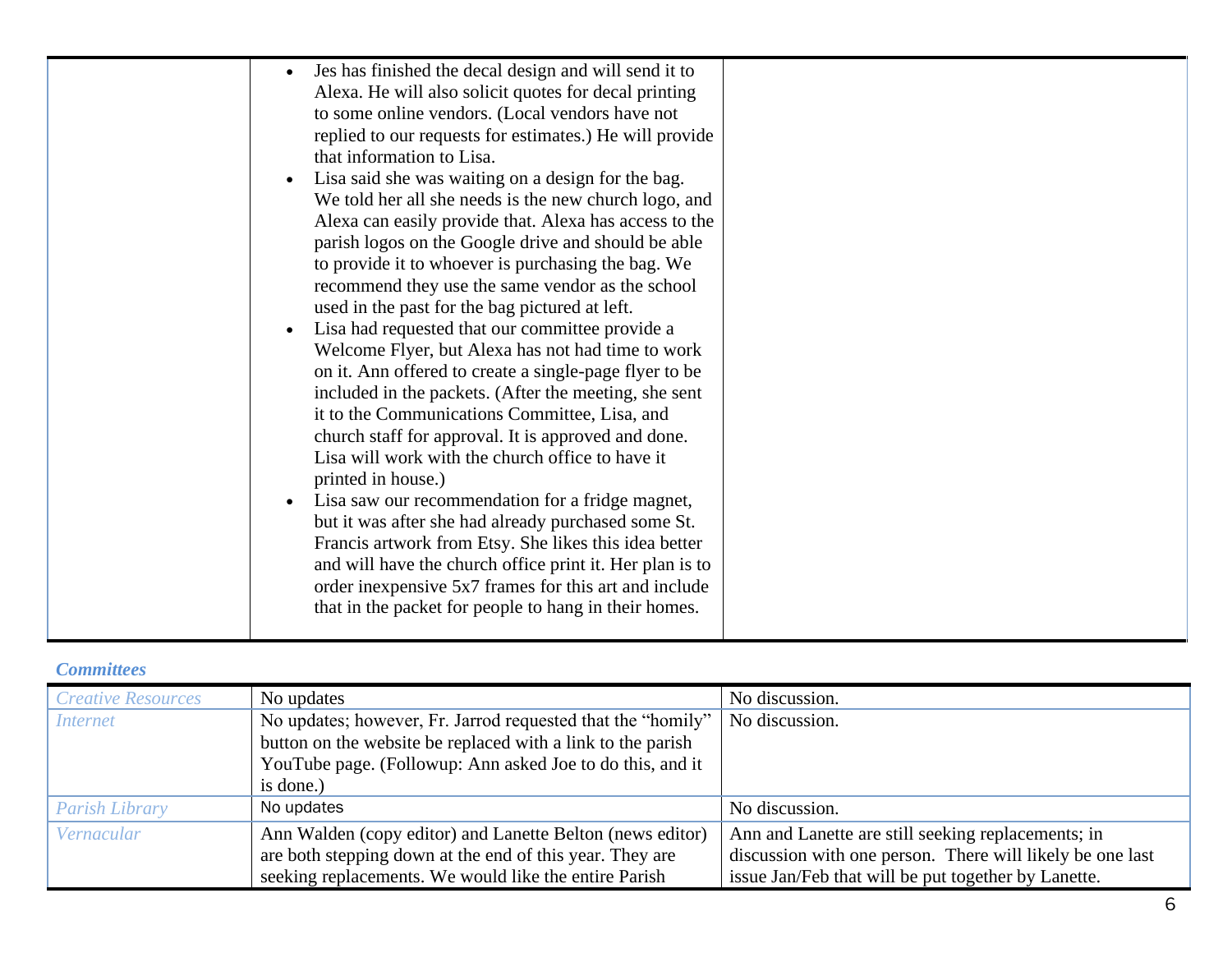| <b>A</b><br>Council<br>to spread<br>stewards<br>word<br>and<br>us:<br>help<br>11nd<br>the<br>new |  |
|--------------------------------------------------------------------------------------------------|--|
| ះ activity<br>for this                                                                           |  |

### *Guilds*

| <b>Graphic Design</b>       | No updates |  |
|-----------------------------|------------|--|
| <b>Parish Photographers</b> | No updates |  |
| <b>Theologians</b>          | No updates |  |
| <b>Video Productions</b>    | No updates |  |

# **OPERATIONS COUNCIL**

| <b>MEMBERS</b> | Stephanie Farley-Chair; Long Pham-Vice Chair; Julie   | Members in attendance:                                   |
|----------------|-------------------------------------------------------|----------------------------------------------------------|
|                | Morgan-Secretary; Dana Leivian; Will Kilian; Michelle | Stephanie Farley, Long Pham, Julie Morgan, Dana Leivian, |
|                | Lamunyon; Ron Lee; Becky Smith                        | Will Kilian, Michelle LaMunyon, Ron Lee, Becky Smith     |
|                |                                                       |                                                          |

### *General Discussion*

| General | Day of giving was on Feb. $1st$ , the day was very successful.<br>Funds raised have exceeded \$23,000 for various needs<br>within the school. |
|---------|-----------------------------------------------------------------------------------------------------------------------------------------------|
|         | Capital Outlay remains low for school due to RMC funds<br>being spent.                                                                        |
|         | It is our intention that RMC will be able to cash flow as<br>many scheduled projects being done over the summer<br>months.                    |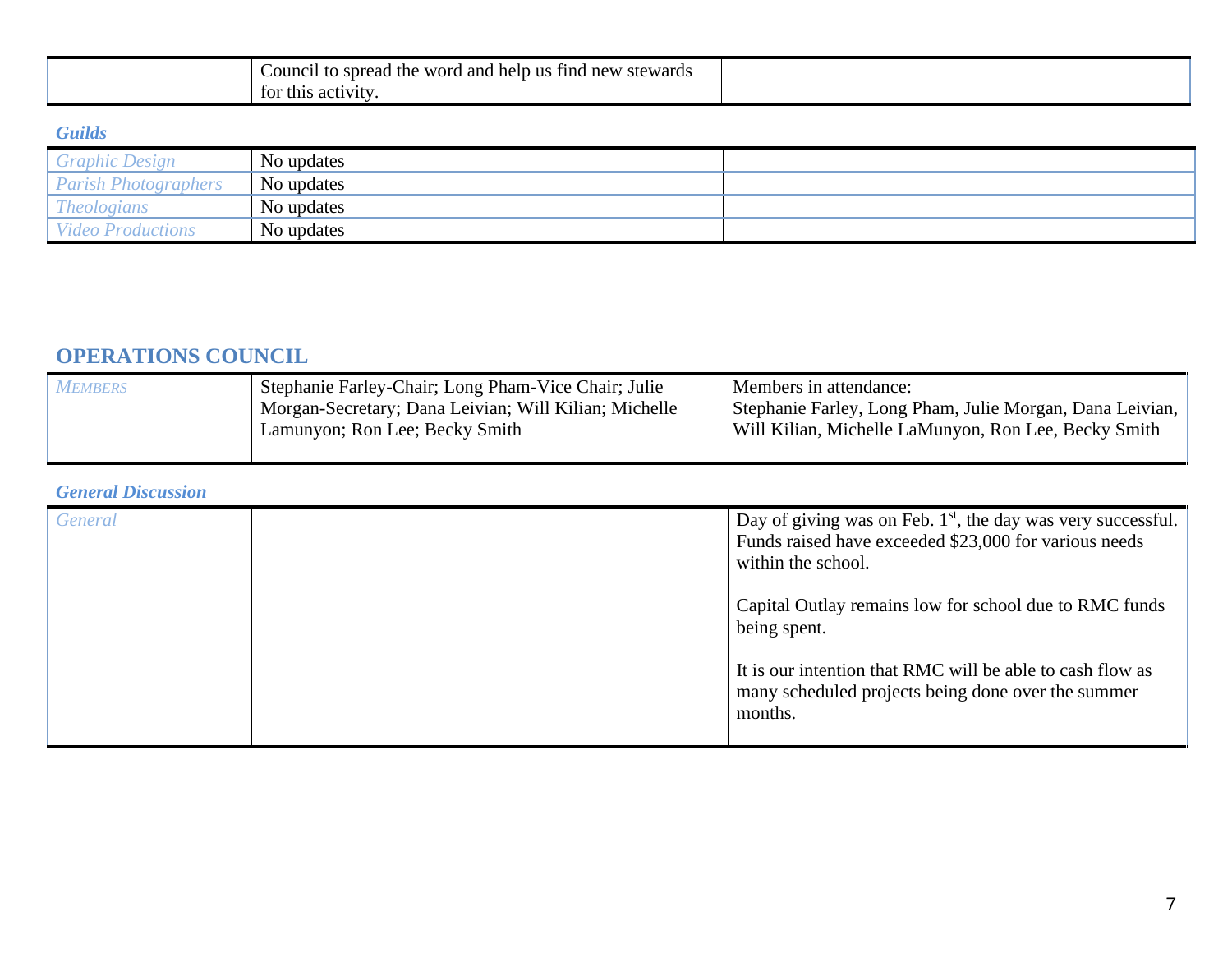| <b>Tasks</b>                  |                                                                                   |                                                                              |
|-------------------------------|-----------------------------------------------------------------------------------|------------------------------------------------------------------------------|
| <b>Financials</b>             | Financials were reviewed. Fund Balance is at 2.6 Million,<br>Savings 1.2 Million. | Financials were reviewed. Fund Balance 3.37 Million,<br>Savings 1.76 Million |
| <i><b>Quasi-Endowment</b></i> |                                                                                   |                                                                              |

# *Committee Reports*

| <b>Facilities</b>                        | Dana gave a report from Facilities Committee:<br>Getting Bids for Roofs/Windows repair.<br>Roof for Kitchen & Cana Hall will be starting<br>Nov. 17 <sup>th</sup> , hopeful to be finished around Thanksgiving. | Dana gave report from Facilities Committee: New school<br>boiler installed. Roof over Cana Hall completed, working<br>on roof over the gym. Other roofs and HVAC will be<br>installed this summer. |
|------------------------------------------|-----------------------------------------------------------------------------------------------------------------------------------------------------------------------------------------------------------------|----------------------------------------------------------------------------------------------------------------------------------------------------------------------------------------------------|
|                                          | Letting school out 1 week early to start work (school out<br>May 19 <sup>th</sup> , start work on May $20th$ .) on the boiler, HVAC<br>replacement, Roof repair/replacement and 4 bathrooms.                    | HVAC equipment for the Church has been ordered. We<br>are hopeful for a late spring installation for the new church<br>HVAC.                                                                       |
|                                          |                                                                                                                                                                                                                 | Getting bids on windows for the school.                                                                                                                                                            |
|                                          |                                                                                                                                                                                                                 | $7th$ and $8th$ grade bathrooms will be completed this<br>summer.                                                                                                                                  |
|                                          |                                                                                                                                                                                                                 | Committee will start getting design plan together for the<br>next projects.                                                                                                                        |
| Finance                                  | 180 households of the first feasibility study have still not<br>turned in their pledge cards. Discussion about making sure<br>we communicate what we are doing with the Rebuild My                              | Planning on still contacting those parishioners that have<br>not turned in a pledge card. Time is still being determined.                                                                          |
|                                          | Church funds.                                                                                                                                                                                                   | Discussed Budget procedures. Preliminary budget in<br>April. Refined budget in May, and approve budget in                                                                                          |
|                                          | 60 letters were sent out to parishioners, with children in<br>school, that are slow/behind on their tithe.                                                                                                      | June.                                                                                                                                                                                              |
| Parish Workday                           | If we are going to have this in April, planning must start<br>now.                                                                                                                                              | Not discussed                                                                                                                                                                                      |
| <b>Planned Giving / Legacy</b><br>Giving |                                                                                                                                                                                                                 | Discussed how this is becoming more popular over the last<br>2 to 3 years.                                                                                                                         |
| Porter (Locking-up)                      | Ray Alverson is moving off as leader of this committee.<br>Currently only 10 to 12 people signed up to help lock up the                                                                                         | Meeting with new porters on Sunday Feb. 13 <sup>th</sup> , at 9:30am.<br>Ron Lee will talk with Ray Alverson. We need to know if                                                                   |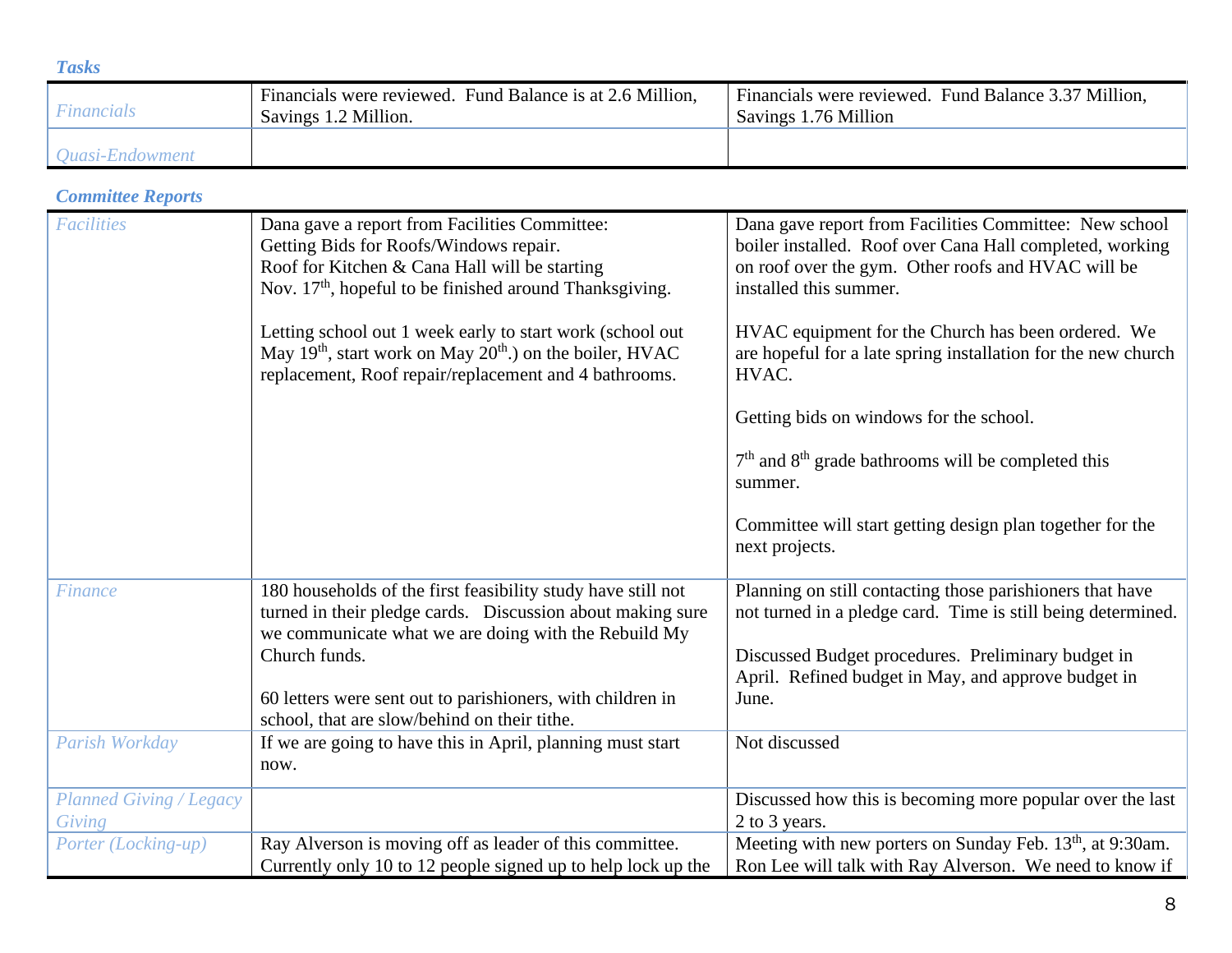| Asking M/W ACTS & Knights of Columbus to<br>church. | he still needs porters and/or someone to take his place. |
|-----------------------------------------------------|----------------------------------------------------------|
| help.                                               |                                                          |

### *Guilds*

A plan needs to be put in place to reach out to guilds and at least let them know that we are aware they have signed up. We also need a process by which the talents of the respective guilds can be coordinated and leveraged by the parish (Pat Malone). Can this endeavor be tasked to the Facilities Committee to plan, contact and coordinate?

| Architecture               |  |
|----------------------------|--|
| Carpentry                  |  |
| <b>Church Cleaning</b>     |  |
| <b>Computer Networking</b> |  |
| Electrician                |  |
| <b>General Maintenance</b> |  |
| <b>HVAC</b>                |  |
| <b>Interior Design</b>     |  |
| Landscaping                |  |
| <b>Mowing</b>              |  |
| <b>Plants and Greenery</b> |  |
| (in doors)                 |  |
| <b>Security Systems</b>    |  |
| Woodworking / Metal        |  |
| fab                        |  |

# **PASTORAL COUNCIL**

| <b>MEMBERS</b> | Lisa Wyatt, Chair                                    | <b>Members in attendance:</b>                            |
|----------------|------------------------------------------------------|----------------------------------------------------------|
|                | Randy Phelps - Vice Chair                            |                                                          |
|                | Johanna Forshee, Secretary                           | Lisa Wyatt, Chair; Randy Phelps, Vice-Chair; Johanna     |
|                | Joan Collins, Adult Education & Formation Commission | Forshee, Secretary; Bryant Winslow, Marriage & Family    |
|                | Jim Carney, Affiliated Groups Commission             | Life Commission; Kyle Loomis, Social Activities          |
|                | Heather Gregg, Liturgical Life Commission            | Commission; Sharon Stump, Respect Life & Social Justice  |
|                | Bryant & Sarah Winslow, Marriage & Family Life       | Commission; and Emily Savage, Youth Commission; Mark     |
|                | Commission                                           | Greene, Adult Education: Heather Gregg, Liturgical Life; |
|                | Nick Dash Pastoral Care & Special Needs Commission   | Absent: JoAn Holmes, Prayer, and Nick Dash – Pastoral    |
|                | JoAn Holmes, Prayer Commission                       | Care and Special Needs                                   |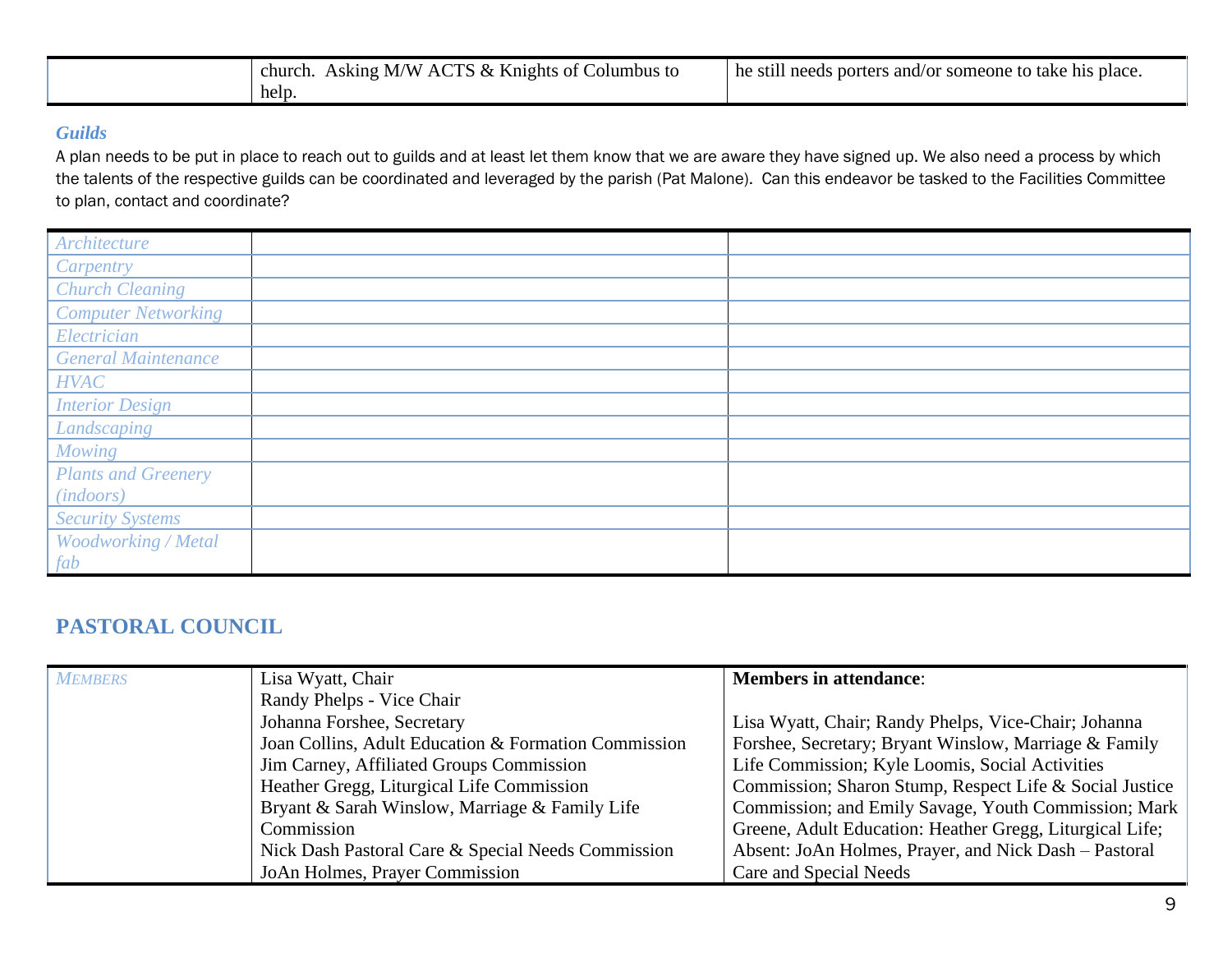| <b>General Discussion</b><br><b>General Discussion</b><br>Lisa began the meeting with an update on the Stewardship<br>Lisa opened the meeting with a prayer. The first item<br>Fair. We had several tables set up for the various<br>discussed was the ministry breakfast. Lisa asked if there<br>commissions. There were several people who stopped by<br>were any suggestions on improvements. Everyone agreed<br>and visited about information concerning commission. We<br>were reminded that tomorrow (Wednesday, Nov. 10) will be<br>thought it was well-attended. The decorations and food<br>the second pastoral address.<br>committees did a fantastic job. The stewardship envelopes<br>were well prepared and in alphabetical order and easy to<br>We discussed the upcoming Ministry Breakfast. The<br>hand out.<br>Stewardship committee will be in charge of the food. Lisa<br>will be sending out the invitations. Lisa and Johanna will<br>The only suggestion that we get word out sooner and<br>repeated once or twice so everyone can mark their<br>coordinate the decorations and set up with Sandy.<br>Lisa reminded us that the All Councils' Christmas gathering<br>calendars.<br>will be held on Tuesday, December 14 at 6:30 at the rectory.<br>It will be a come and go affair.<br>June 5. Everyone agreed that it was a big success. Travis<br>We were asked to choose a date when our council will meet<br>stated that Fr. Jarrod was very pleased with it.<br>with Fr., Jarrod. We choose Jan. 25 ( $1st$ choice) and Jan. 18<br>$(2nd choice)$ at 6:30. Location to be announced,<br>Lisa said that she would still need a theme, and ways to<br>Lisa passed out a contact information sheet to update all<br>contact people who signed up to set up; serve, provide<br>water as needed, and clean up. Heather suggested that we<br>Pastoral Council members addresses, phone numbers and<br>have a theme around the Year of the Eucharist.<br>emails.<br>Let's find a new date for the Pastor's meeting with Fr.<br>Jarrod. Perhaps Monday February 28 <sup>th</sup> , 2022.<br>Mark Greene was introduced as the new head of the Adult<br>Education group. Lisa is working on filling Jim Carney's<br>position as chair of the Affiliated groups.<br>Heather Gregg announced that offertory gifts will resume at<br>weekend Masses the 1 <sup>st</sup> of December.<br>Meeting adjourned with the Strength and Guidance Prayer. | Sharon Stump, Respect Life & Social Justice Commission<br>Kyle Loomis, Social Activities Commission<br>Emily Savage, Youth Commission |                                                                                                                           |
|-----------------------------------------------------------------------------------------------------------------------------------------------------------------------------------------------------------------------------------------------------------------------------------------------------------------------------------------------------------------------------------------------------------------------------------------------------------------------------------------------------------------------------------------------------------------------------------------------------------------------------------------------------------------------------------------------------------------------------------------------------------------------------------------------------------------------------------------------------------------------------------------------------------------------------------------------------------------------------------------------------------------------------------------------------------------------------------------------------------------------------------------------------------------------------------------------------------------------------------------------------------------------------------------------------------------------------------------------------------------------------------------------------------------------------------------------------------------------------------------------------------------------------------------------------------------------------------------------------------------------------------------------------------------------------------------------------------------------------------------------------------------------------------------------------------------------------------------------------------------------------------------------------------------------------------------------------------------------------------------------------------------------------------------------------------------------------------------------------------------------------------------------------------------------------------------------------------------------------------------------------------------------------------------------------------------------------------------------------------------------------------------------------------------------------------------------------------------|---------------------------------------------------------------------------------------------------------------------------------------|---------------------------------------------------------------------------------------------------------------------------|
|                                                                                                                                                                                                                                                                                                                                                                                                                                                                                                                                                                                                                                                                                                                                                                                                                                                                                                                                                                                                                                                                                                                                                                                                                                                                                                                                                                                                                                                                                                                                                                                                                                                                                                                                                                                                                                                                                                                                                                                                                                                                                                                                                                                                                                                                                                                                                                                                                                                                 |                                                                                                                                       |                                                                                                                           |
|                                                                                                                                                                                                                                                                                                                                                                                                                                                                                                                                                                                                                                                                                                                                                                                                                                                                                                                                                                                                                                                                                                                                                                                                                                                                                                                                                                                                                                                                                                                                                                                                                                                                                                                                                                                                                                                                                                                                                                                                                                                                                                                                                                                                                                                                                                                                                                                                                                                                 |                                                                                                                                       | that it was a great success. Travis mentioned that Pat Burns<br>The next item was the church picnic which will be held on |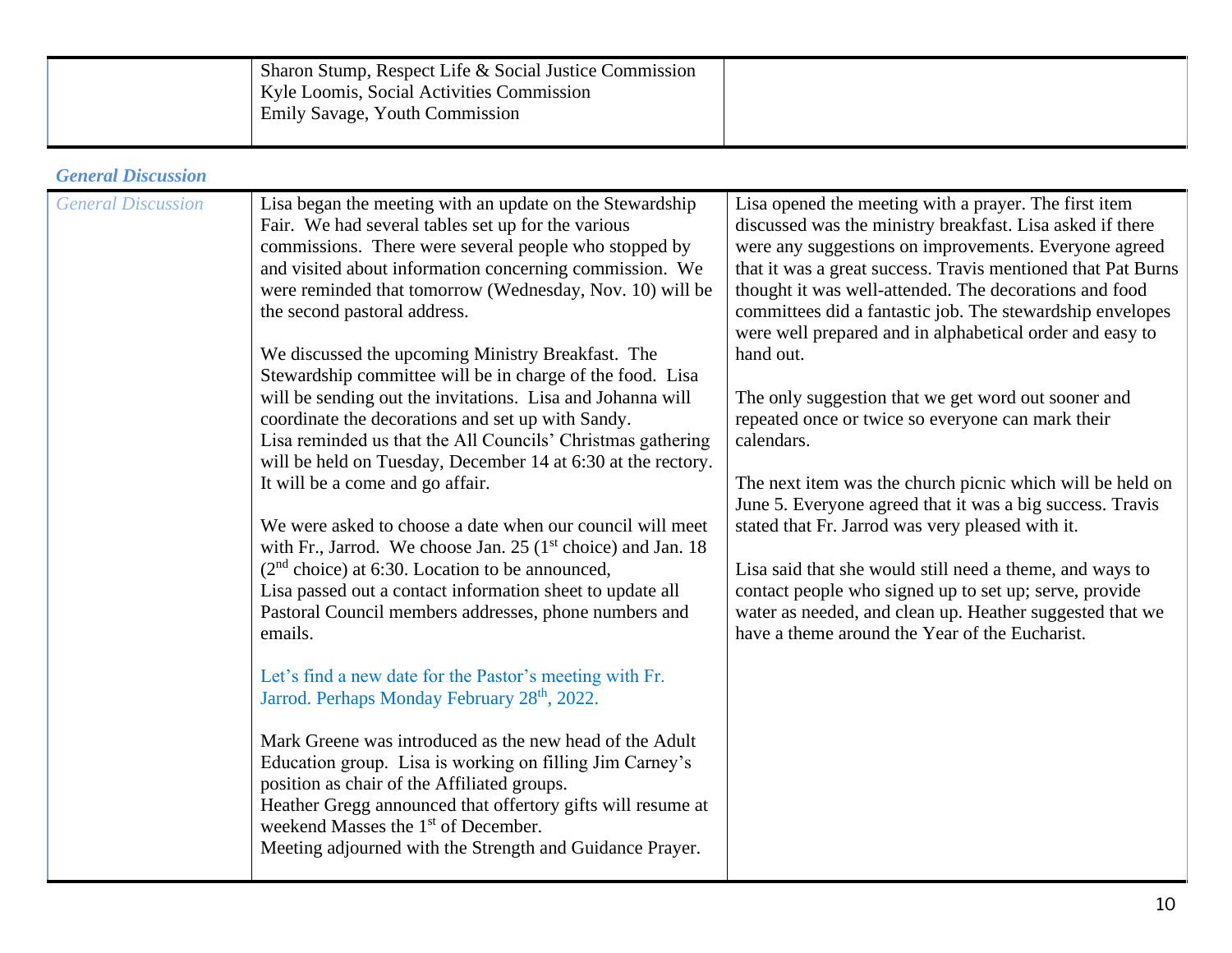| <b>Quarterly Reports</b>   |                                                                                                                                                                                                                                                                                                                                       |  |
|----------------------------|---------------------------------------------------------------------------------------------------------------------------------------------------------------------------------------------------------------------------------------------------------------------------------------------------------------------------------------|--|
| <b>New Group Approvals</b> | Father asked that we approve the Respite Care proposal and<br>he will approve it. He visited with the need for such a group.                                                                                                                                                                                                          |  |
| Wildfire                   | Wildfire is being coordinated with Called and Gifted. It is<br>being re-imagined with the goal of structuring the group to<br>invite and form those interested in prayer and evangelization.<br>Fr. Jarrod is asking the Respect Life and Social Justice<br>Commission to work with them to promote the Value Them<br>Both amendment. |  |

# *Task Reports*

| <b>Important Dates</b> | November 7 and November 10: Stewardship Fair and<br><b>Annual Address</b><br>June 9-June 12: Women's Acts Retreat<br>July 7-10: Men's Acts Retreat | Group Reminders:<br>Feb. 28 (Monday) Pastoral Council meets with Fr. Jarrod at<br>the Rectory 6:30 p.m.<br>March 8: all Councils meeting. Committee reports due in<br>March.<br>April 12: all councils meeting<br>May 10: all councils meeting |
|------------------------|----------------------------------------------------------------------------------------------------------------------------------------------------|------------------------------------------------------------------------------------------------------------------------------------------------------------------------------------------------------------------------------------------------|
|                        |                                                                                                                                                    | June 14: all councils meeting                                                                                                                                                                                                                  |

### *Adult Formation Commission*

| <b>Adult Bible Study</b><br>Tuesday Bible Study<br>Friday Bible Study<br>Wednesday Evening / |  |
|----------------------------------------------------------------------------------------------|--|
| <b>Sunday Morning Bible</b>                                                                  |  |
| Study                                                                                        |  |
| <b>Adult Education</b>                                                                       |  |
| Wildfire                                                                                     |  |
| <b>Called and Gifted</b>                                                                     |  |
| <b>FORMED</b>                                                                                |  |
| <b>Harvest House</b>                                                                         |  |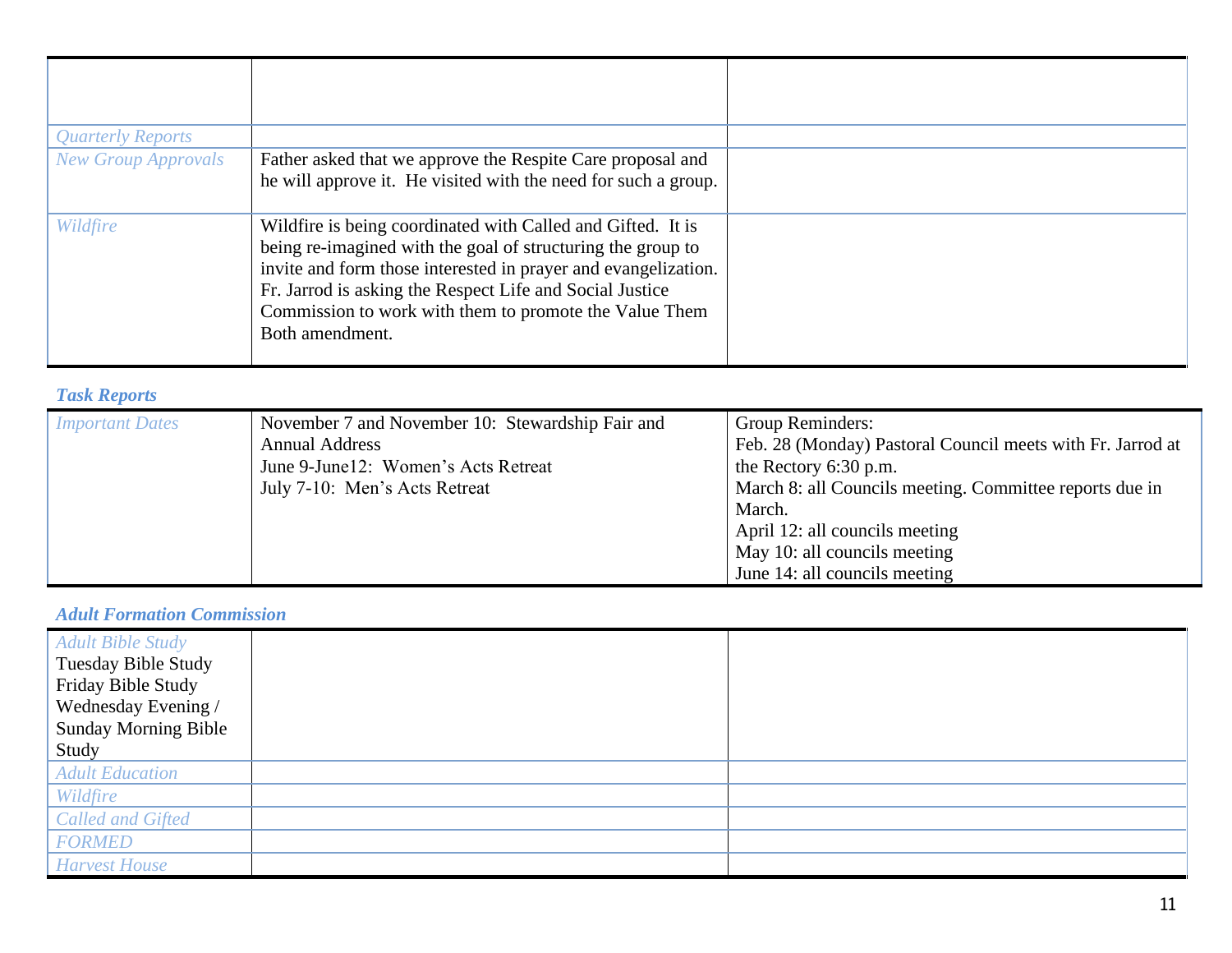| Kapaun's Men                    |                               |  |
|---------------------------------|-------------------------------|--|
| Men's Prayer Group              |                               |  |
|                                 |                               |  |
| <b>Parish Mission</b>           | Ralph Martin: Feb 25-26, 2022 |  |
| <b>RCIA / RCIC</b>              |                               |  |
| <sup>1</sup> ACTS retreat - Men | Jul 7-10, 2022 Confirmed      |  |
| <b>Upcoming Dates:</b>          |                               |  |
| <b>ACTS</b> retreat - women     | Jun 9-12, 2022 Confirmed      |  |
| <b>Upcoming Dates:</b>          |                               |  |

# *Affiliated Groups Commission*

| A Better Choice                 |  |
|---------------------------------|--|
| <b>Birthline</b>                |  |
| <b>Catholic Charities</b>       |  |
| <b>Center of Hope</b>           |  |
| Courage - Encourage             |  |
| <b>Gerard House</b>             |  |
| <b>Guadalupe Clinic</b>         |  |
| <b>Habitat for Humanity</b>     |  |
| <b>Knights of Columbus</b>      |  |
| Legion of Mary                  |  |
| <b>Midwest Catholic</b>         |  |
| <b>Family Conference</b>        |  |
| <b>Padre Pio Group</b>          |  |
| Regnum Christi                  |  |
| Retrouvaille                    |  |
| Serra Club                      |  |
| <b>Seven Sisters Apostolate</b> |  |
| <b>Spiritual Life Center</b>    |  |
| <b>St. Anthony Family</b>       |  |
| <b>Shelter</b>                  |  |
| <b>St. Dismas Prison</b>        |  |
| Ministry                        |  |
| St. Theresa Lay                 |  |
| <b>Carmelites</b>               |  |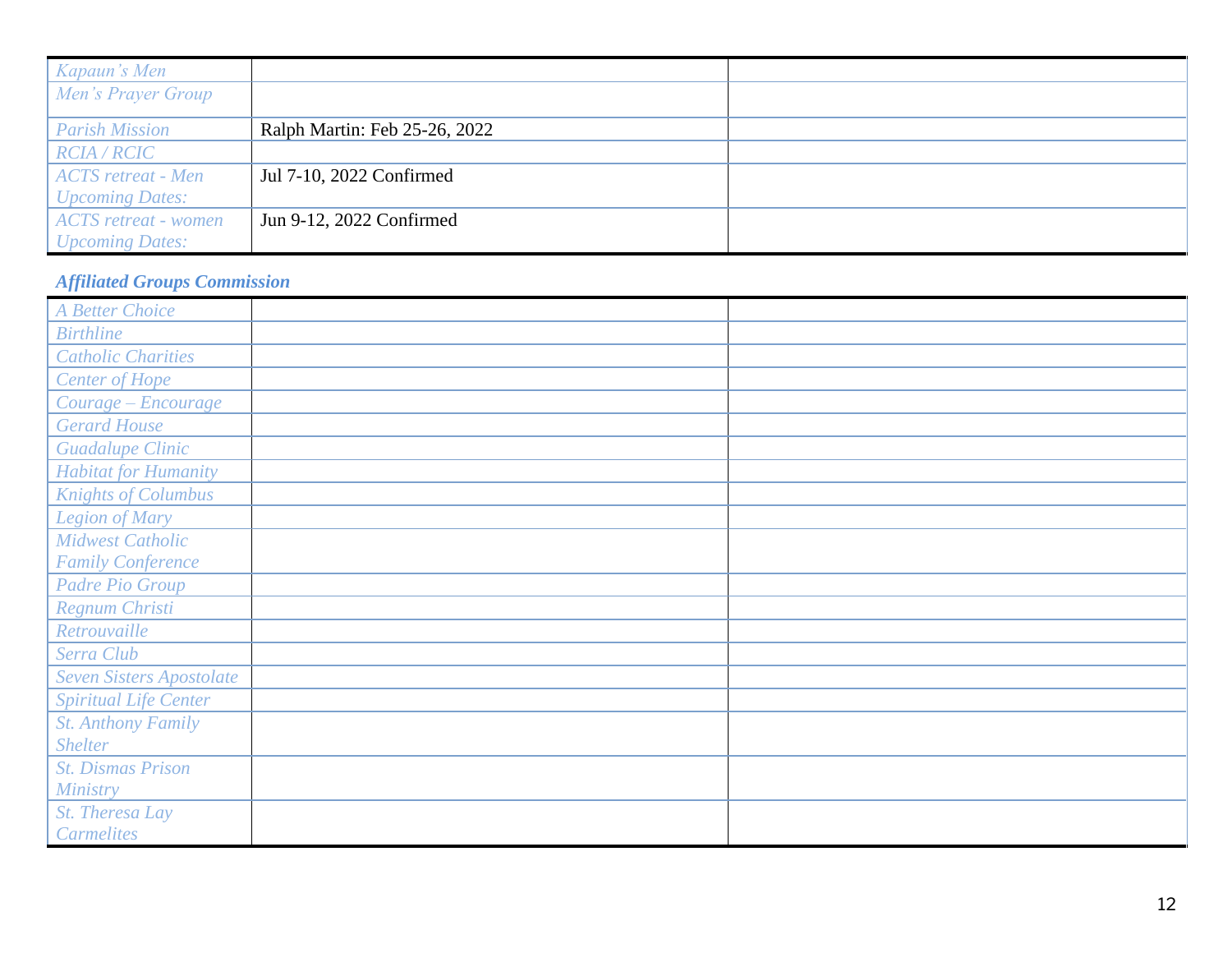### *Marriage & Family Life Commission*

| <b>Financial Peace</b><br><b>University</b>                          |  |
|----------------------------------------------------------------------|--|
| <b>A Lasting Promise</b><br>(formerly Fighting for<br>Your Marriage) |  |
| Mary's Moms                                                          |  |
| Mom's Day Out<br><b>Natural Family</b>                               |  |
| Planning<br>Nursery – Babysitting                                    |  |
| <b>Wedding Anniversary</b>                                           |  |
| <b>Wedding Coordinators</b>                                          |  |

### *Pastoral Care & Special Needs Commission*

| <b>Bereavement Committee</b>   |  |
|--------------------------------|--|
| <b>Caring Hands</b>            |  |
| <b>Charities Committee</b>     |  |
| <b>Communion Calls</b>         |  |
| <b>Funeral Dinners</b>         |  |
| <b>Homebound Ministry</b>      |  |
| <b>Hospital Visits</b>         |  |
| <b>Meals for Priests</b>       |  |
| <b>Ministry with Persons</b>   |  |
| with Disabilities              |  |
| <b>Mourning Light Ministry</b> |  |
| <b>Parish Nurse Ministry</b>   |  |
| Tobit's Ministry               |  |

# *Prayer Commission*

### **Committees**

| 31 Club                     |  |
|-----------------------------|--|
| <b>Flame of Love Rosary</b> |  |
| Group                       |  |
| <b>Immaculate Heart of</b>  |  |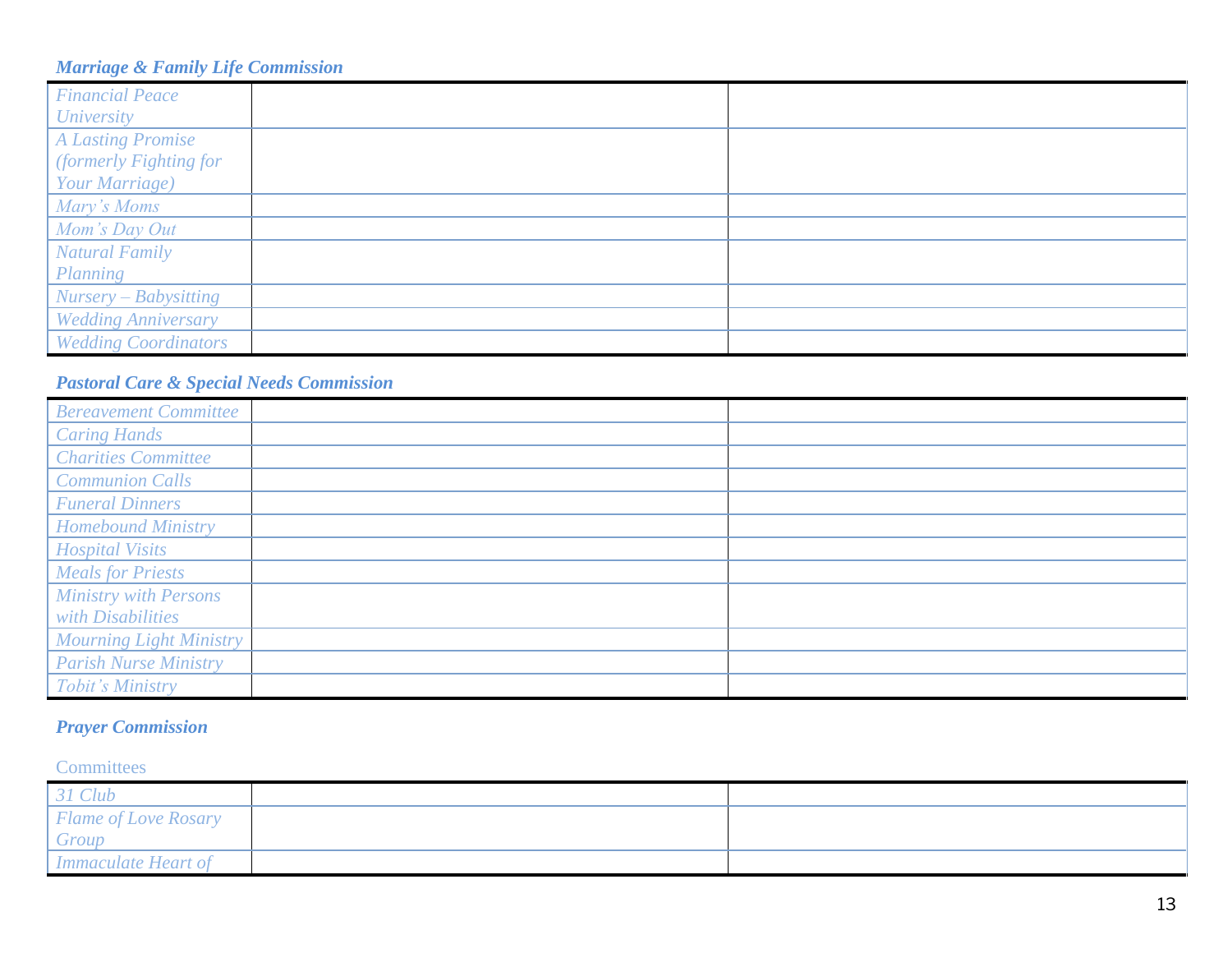| <b>Mary Rosary Group</b>        |                                                             |
|---------------------------------|-------------------------------------------------------------|
| <b>Marian Mantle Rosary</b>     |                                                             |
| Group                           |                                                             |
| Novena for the                  |                                                             |
| <b>Deceased</b>                 |                                                             |
| Our Lady of Medjugorje          |                                                             |
| <b>Prayer Group</b>             |                                                             |
| <b>Parish Prayer</b>            |                                                             |
| Committee                       |                                                             |
| <b>Perpetual Adoration</b>      |                                                             |
| <b>Prayer Chain - Morning</b>   |                                                             |
| <b>Prayer Chain - Evening</b>   |                                                             |
| Praver Chain - Email            |                                                             |
| <b>Religious Vocations</b>      | There are presently 68 parishioners volunteering to the     |
| Committee                       | Write a Seminarian program. This includes 42 adults, 14     |
|                                 | high schoolers and 12 Middle Schoolers. This is a           |
|                                 | significant decrease from previous years. There are 29      |
|                                 | seminarians to be contacted by mail. Mailings to all who    |
|                                 | signed up for this stewardship program will be sent out the |
|                                 | week of February 14. (Submitted by Johanna)                 |
| <b>Shekinah</b>                 |                                                             |
| <b>Thursday Morning</b>         |                                                             |
| <b>Rosary Group</b>             |                                                             |
| <b>St. Francis Pet Blessing</b> |                                                             |
| Vietnamese Prayer               |                                                             |
| Group                           |                                                             |
| Write to a Seminarian /         |                                                             |
| <b>Religious Life Vocation</b>  |                                                             |

# *Respect Life & Social Justice Commission*

| Compassion without<br><b>Borders</b> |                                                                                                                                                        |  |
|--------------------------------------|--------------------------------------------------------------------------------------------------------------------------------------------------------|--|
| <b>Respect Life Committee</b>        | The Respect Life Committee is hoping to have a rosary said<br>in the church for an end to abortion around the anniversary<br>of Roe vs Wade in January |  |
| Society of St. Vincent               |                                                                                                                                                        |  |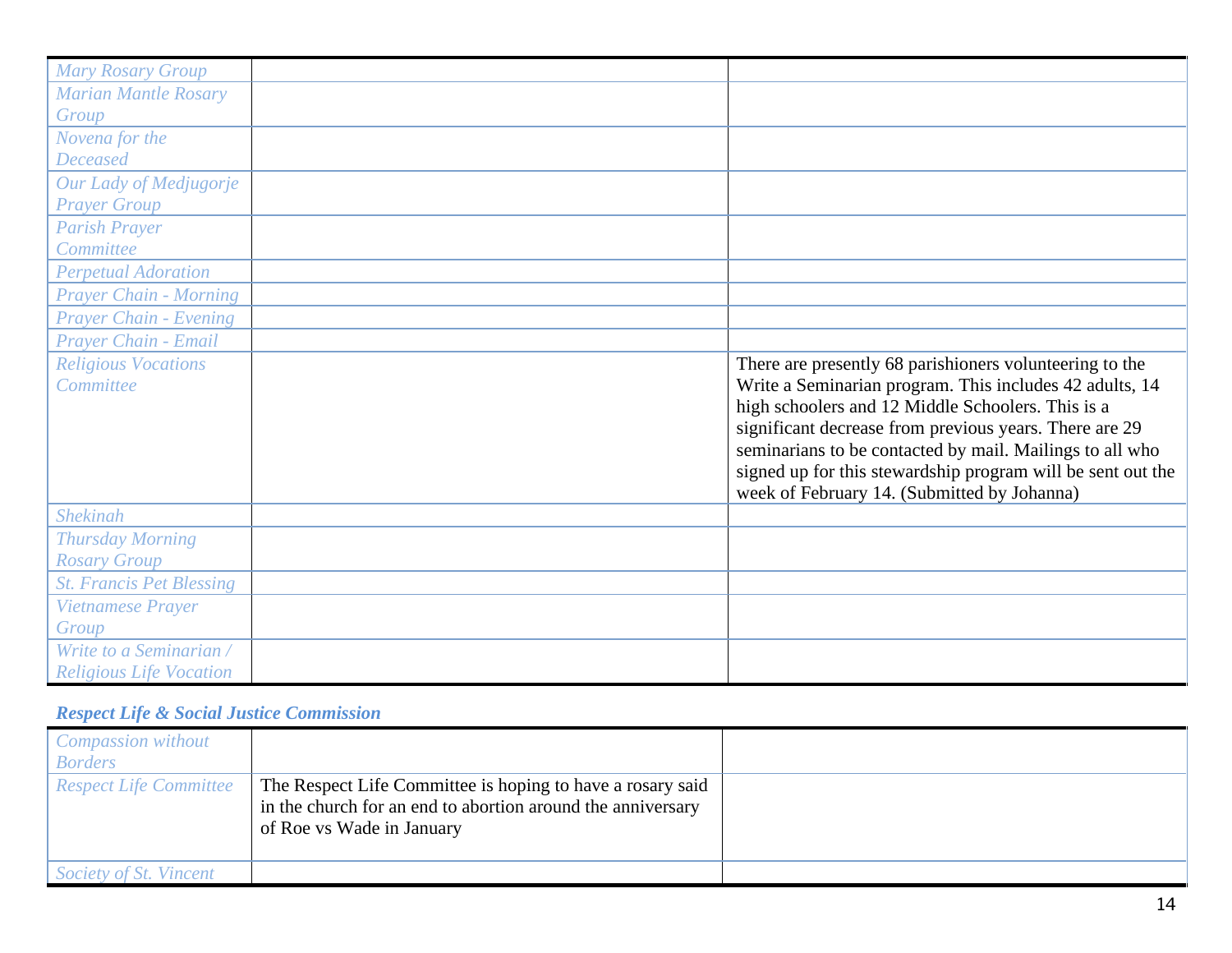| <b>DePaul</b>             |  |
|---------------------------|--|
| <i>St. Anthony Family</i> |  |
| <b>Shelter Meals</b>      |  |
| The Lord's Diner          |  |
| <i>Voter Registration</i> |  |

### *Social Activities Commission*

| <b>Adult Basketball</b>  |  |
|--------------------------|--|
| Adult Volleyball and     |  |
| Pickleball               |  |
| <b>Family Fun Night</b>  |  |
| Mary and Martha Guild    |  |
| Event receptions         |  |
| Wedding receptions       |  |
| Mardi Gras Day Dance     |  |
| <b>Parish Picnic</b>     |  |
| <b>Square Dance Club</b> |  |
| Women's Bowling          |  |

### *Youth Formation Commission*

| <b>Boy Scout Troop 762</b>    |  |
|-------------------------------|--|
| Church School - Life,         |  |
| Light, and Love               |  |
| Catechesis of the Good        |  |
| <b>Shepherd</b>               |  |
| <b>Cub Scout Pack 762</b>     |  |
| Home School                   |  |
| Knights of St. Hubert         |  |
| <b>Little Flowers</b>         |  |
| <b>St. Theresa Girls Club</b> |  |
| <b>Sunday School Pre-</b>     |  |
| school                        |  |
| <b>Totus Tuus</b>             |  |

### Director Theresa Herman

| $\mathbf{r}$<br>__<br>$\sim$ $\sim$ $\sim$ |  |
|--------------------------------------------|--|
| unsu school                                |  |
|                                            |  |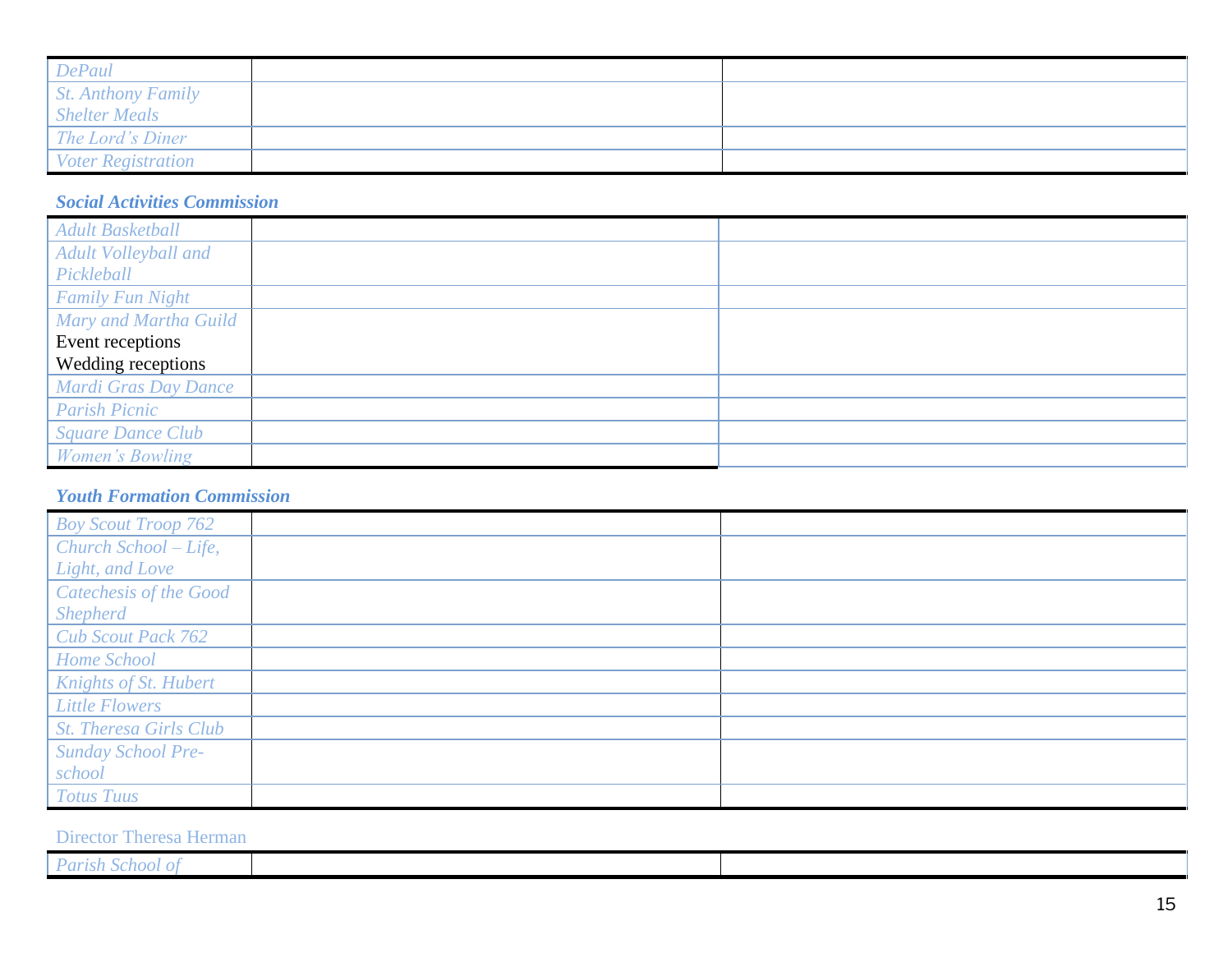| $i_{\sigma}$ |  |  |
|--------------|--|--|
|              |  |  |

# Director Emily Savage

| <b>Catholic Youth Ministry</b><br>(CYM) |  |
|-----------------------------------------|--|
| Confirmation                            |  |
| Preparation                             |  |
| Junior Catholic Youth                   |  |
| Ministry (JCYM)                         |  |
| Steubenville Youth                      |  |
| Conference                              |  |

# *Liturgical Life Commission (Heather Gregg)*

| <b>Altar Servers</b>           | Added newly trained 7th grade Servers. Will be having a       |  |
|--------------------------------|---------------------------------------------------------------|--|
| <b>Master Servers</b>          | Server Covid Appreciation party for those Servers who         |  |
| <b>Master of Ceremonies</b>    | helped us throughout the pandemic.                            |  |
|                                |                                                               |  |
|                                | Penciled in on the calendar to train 6th grade Altar Servers. |  |
| Elijah Cup                     | Elijah cup lists have been sent to the volunteers and to the  |  |
|                                | church office for the bulletin. Thank you, many blessings     |  |
|                                | during this Advent season.                                    |  |
| <b>Extraordinary Ministers</b> | EMHCs, whose Commission expires on 12/31 of this year,        |  |
| of Holy Communion              | have been contacted to complete re-certification training by  |  |
|                                | the end of the year. Emily is coming up with a proposed list  |  |
|                                | of youth to be trained as EMHCs. List will be reviewed $\&$   |  |
|                                | individually approved by Father Jarrod.                       |  |
| Lectors                        | Added a handful of Lectors to our Roster, some returning &    |  |
|                                | some new. Emily Riggs does personal training for these        |  |
|                                | parishioners as they come forward.                            |  |
| <b>Liturgical Vestments</b>    | Made new Purificators, Corporals and Hand towels              |  |
| and Fabrics                    |                                                               |  |
| Liturgy of the Hours           |                                                               |  |
| <b>Offertory Gifts</b>         |                                                               |  |
| <b>Parish Prayer Box</b>       |                                                               |  |
| Pre-Mass Rosary                | Hopefully get new members through the stewardship forms.      |  |
| Leader                         |                                                               |  |
| <b>Sacristans</b>              | First weekend of December we return to bringing down the      |  |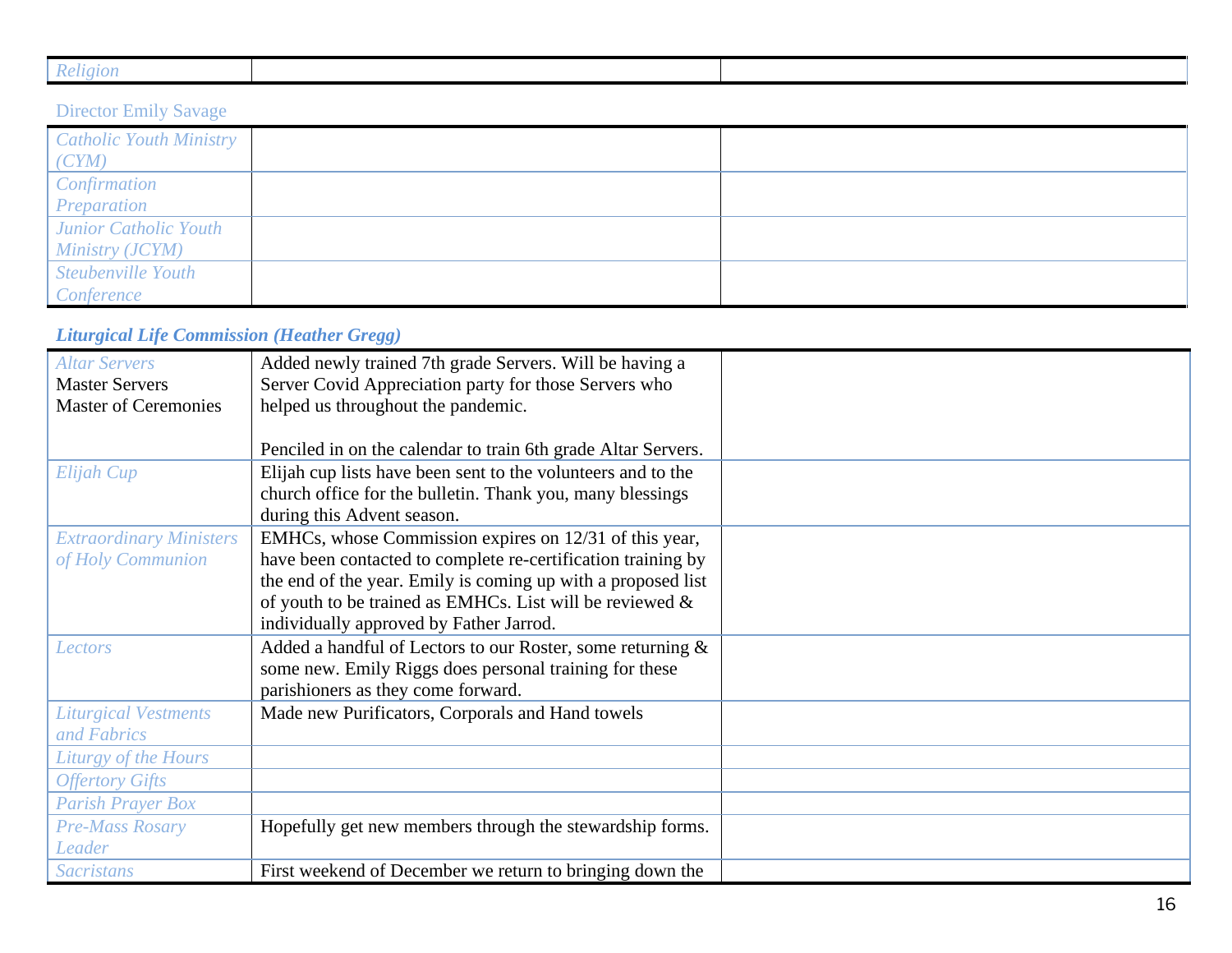| Offertory gifts. Sacristans were notified to plan for that re-<br>implementation.                                                                                                                 |  |
|---------------------------------------------------------------------------------------------------------------------------------------------------------------------------------------------------|--|
| Trained a new 10:00 Sacristan to replace one who left for<br>college. Added a 11:30 Sacristan to rotate & cover sub<br>needs. Finally filled the 8:00 a.m. Thursday morning<br>Sacristan opening. |  |
| Could the sacristan instructions be reviewed, the last edits<br>were made pre-COVID?                                                                                                              |  |

### Director Rev. C. Jarrod Lies

| <b>Extraordinary Form</b><br><b>Masses</b> |  |
|--------------------------------------------|--|
| <b>Healing Masses and</b>                  |  |
| <b>Services</b>                            |  |
| Liturgical Calendar                        |  |

# Director Sr. Stephanie

| --<br>hoirs                                           |  |
|-------------------------------------------------------|--|
| $\mu$ or $\alpha$<br>$\sim$ $U_{\ell\omega}$<br>- 211 |  |

# **SCHOOL COUNCIL**

| <b>MEMBERS</b> | Liz Woydziak (chair)            | Members in attendance:          |
|----------------|---------------------------------|---------------------------------|
|                | Bernadette Walters (vice chair) |                                 |
|                | Kristen Hauserman (secretary)   | Liz Woydziak (chair)            |
|                | Chad Cox                        | Kristen Hauserman (secretary)   |
|                | Carissa Palacioz-Domebo         | Bernadette Walters (vice chair) |
|                | Matt Voegeli/Elizabeth Voegeli  | Carissa Palacioz-Domebo         |
|                | Ramon Reynaga                   | Chad Cox                        |
|                | Chrissy Engel                   | <b>Chrissy Engel</b>            |
|                | Mary Carter                     | Mary Carter                     |
|                | Fey Barles                      |                                 |
|                |                                 |                                 |
|                | Ad hoc: Billy Lubbers           |                                 |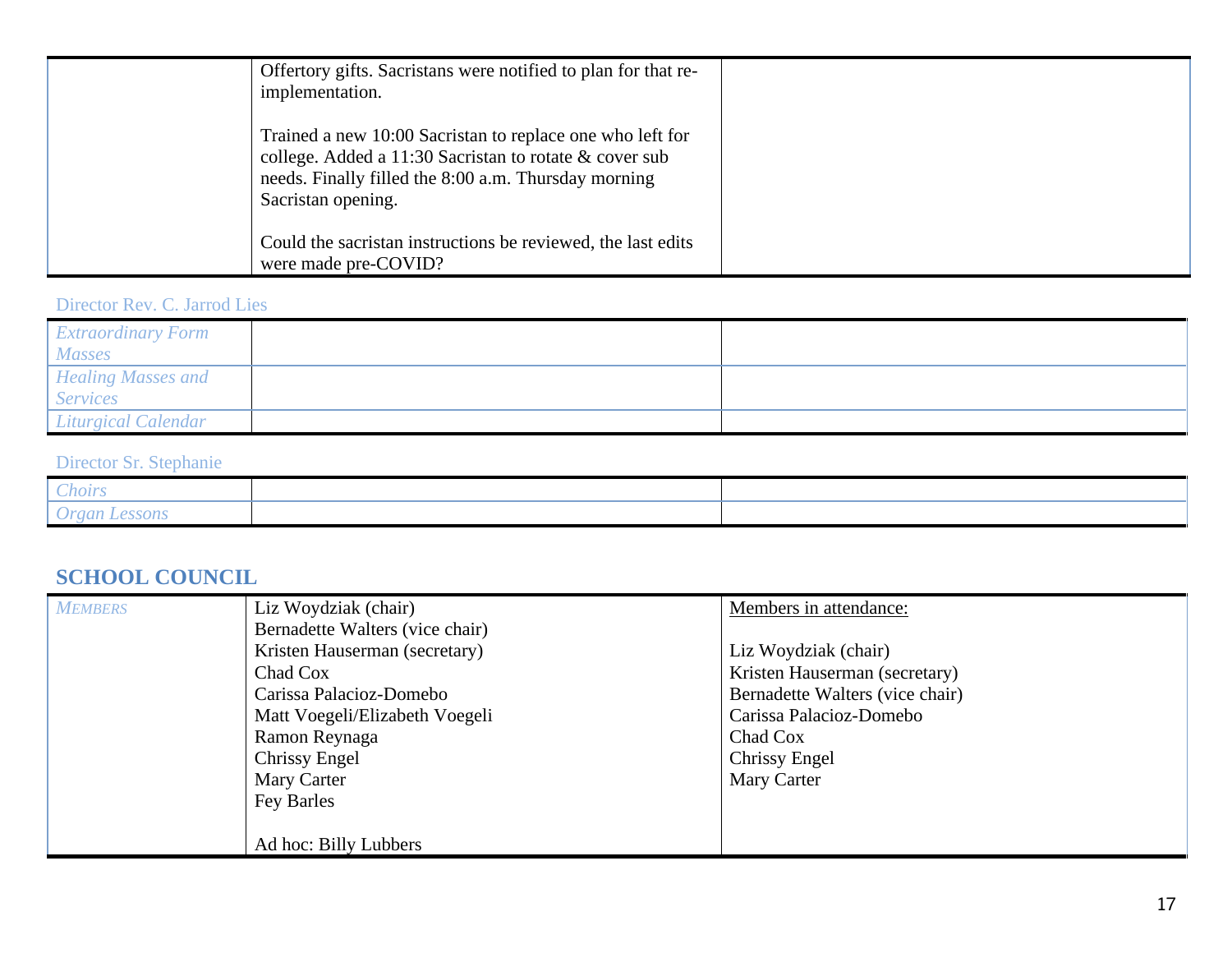### *General Discussion*

| <b>New Members</b>           | Growth is anticipated; we need to invite new members earlier; | New members invited to the May meeting with transition in    |
|------------------------------|---------------------------------------------------------------|--------------------------------------------------------------|
|                              | we will use new stewardship lists                             | June 2022                                                    |
| <b>Home Visit Volunteers</b> |                                                               |                                                              |
| <b>Pastoral Address</b>      | Good turn-out; reminders sent for Wednesday's meeting-        |                                                              |
|                              | Thank you for helping with sign-in                            |                                                              |
| Alumni Outreach              | NEON CRM software- Day of Giving postcards ordered for        | Over 2000 alumni contacted added to Neon CRM. Alumni         |
|                              | Feb. $1st 24$ hour event of fund raising;                     | Newsletter viewed 1770 in 86 locations. Over \$23,000 raised |
|                              |                                                               | via the Day of Giving campaign.                              |
| Principal's Report           |                                                               |                                                              |
| <b>School Anniversary</b>    |                                                               |                                                              |

### *Tasks*

| <b>Strategic Plan</b> | Update on Facilities—Cana Hall and Kitchen roof starting<br>Nov. 17th | Cana roof complete; gym roof under construction now;<br>Patrick Malone to give strategic plan update.<br>Summer 2022 projects<br>All plumbing fixtures for 7 and 8 restroom remodels paid for<br>and on sight<br>All restroom partitions on site |
|-----------------------|-----------------------------------------------------------------------|--------------------------------------------------------------------------------------------------------------------------------------------------------------------------------------------------------------------------------------------------|
|                       |                                                                       | All doors for restrooms as well as 8th grade classrooms and<br>boiler room and HVAC closet and printer room bought and<br>being stored offsite                                                                                                   |
|                       |                                                                       | All tile for restrooms bought and stored offsite<br>Also Added new ceiling and lights in 8th grade locker area as<br>well as 7th grade locker area                                                                                               |
|                       |                                                                       | As well as hallway up to councilor office to bathroom<br>remodel.                                                                                                                                                                                |
|                       |                                                                       | All electrical fixtures bought and on site for those projects.<br>Presenting hvac plan that I put together with Hvac contractor<br>to Lk Hvac mechanical department to get approved this week.                                                   |
|                       |                                                                       | Hopefully have all Hvac equipment ordered next week for 3-<br>6 building.                                                                                                                                                                        |
|                       |                                                                       | Have electrical estimates for 3-6 Hyac work.<br>Currently re-roofing of gym, lost a week for bad weather - if<br>weather permits hopefully done in 2-3 weeks                                                                                     |
|                       |                                                                       | All roofing material paid for for remaining school roofs.                                                                                                                                                                                        |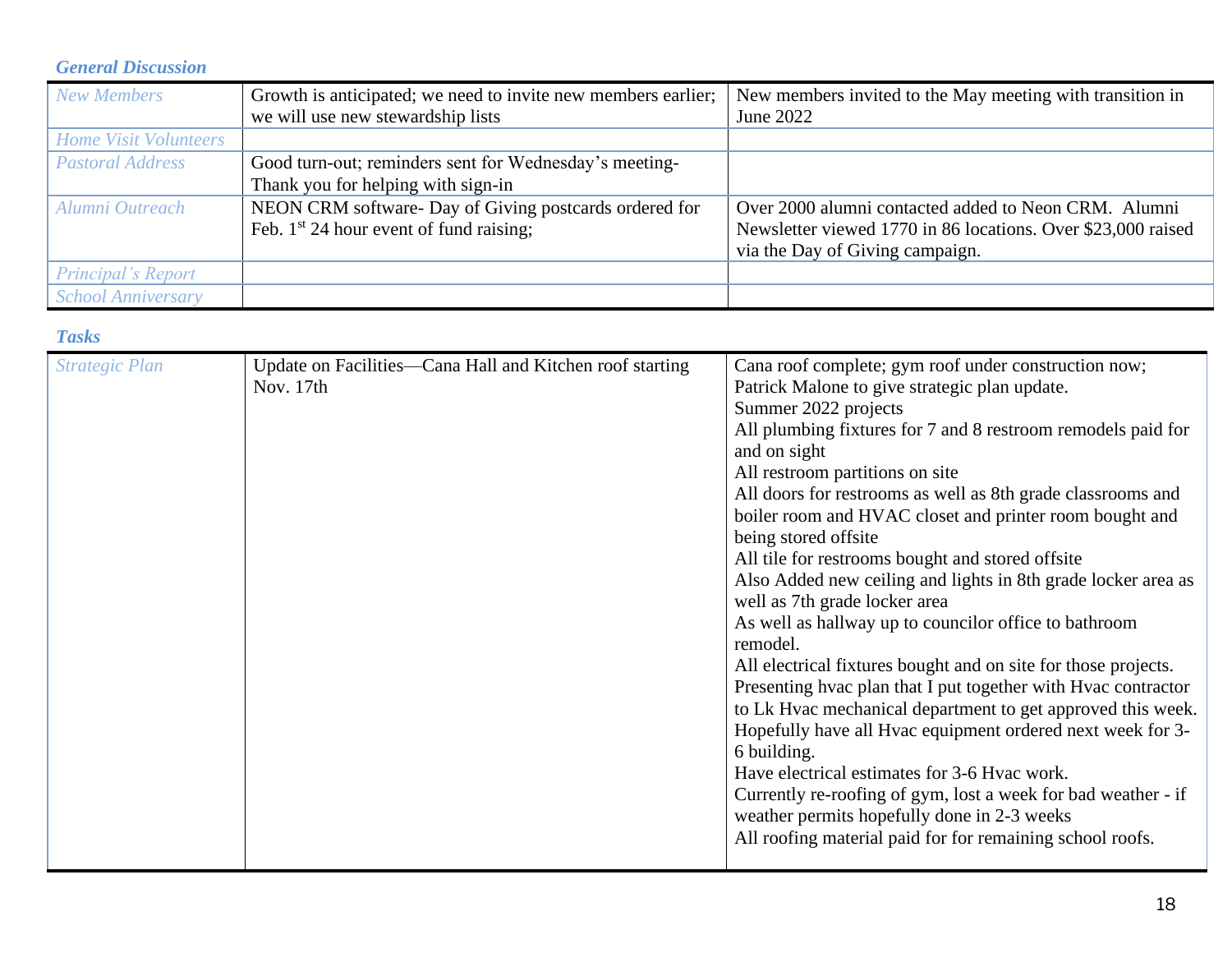### *Committees*

| <b>Academics/Enrollment</b> | December- Christmas Party; January personal time for                                                     | School Council did not meet in January.                                                                            |
|-----------------------------|----------------------------------------------------------------------------------------------------------|--------------------------------------------------------------------------------------------------------------------|
|                             | meeting with Fr. Jarrod—Jan.19 <sup>th</sup> or 26 <sup>th</sup> ;                                       |                                                                                                                    |
|                             |                                                                                                          | $60th$ Anniversary Event—update Subcommittees forming,                                                             |
|                             | COVID Updates—today ended mask mandates for several                                                      | sign up genius will be created and sent out to those who                                                           |
|                             | grade levels;20 classrooms not in masks; no new cases this                                               | expressed an interest volunteering for alumni events at                                                            |
|                             | week will eliminate all masks on Monday; antigen testing                                                 | registration.                                                                                                      |
|                             | successful in keeping kids in schools; median is 10 students                                             | 5:00 Alumni Mass to feature school children                                                                        |
|                             | testing per day; 53 highest count;                                                                       | 6-7:00 Social Hour with drink and appetizers, during that                                                          |
|                             | WSU Molecular Lab-looses funding Nov. 20 <sup>th</sup> but schools are                                   | time we will do tours, wine and whiskey pulls, and student                                                         |
|                             | funded differently and testing will continue, however, process                                           | art for sale.                                                                                                      |
|                             | of the test could go to State testing lab in Salina, which will                                          | 7-9:00 Entertainment, dinner, raffle prize must be present                                                         |
|                             | take more time to process; 144 tests processed through WSU                                               | to win                                                                                                             |
|                             | plus Dandurand those sent directly to lab.<br>Pray for support in our efforts in keeping kids in school. | Throughout the event $-$ spirit wear and koozies for sale,<br>slideshow with photos submitted by alumni and school |
|                             |                                                                                                          |                                                                                                                    |
|                             |                                                                                                          |                                                                                                                    |
|                             | Confirmation on Sunday-retreat on Friday                                                                 |                                                                                                                    |
|                             | <b>Book Fair next week</b>                                                                               |                                                                                                                    |
|                             | We need to promote Formed.org in Flash                                                                   |                                                                                                                    |
| Catholicity                 | Janet will not reschedule her visit with our Council                                                     |                                                                                                                    |
| <b>Communications</b>       | Give our Admission and Enrollment Form to Communication                                                  |                                                                                                                    |
|                             | <b>Council for New Membership Packets</b>                                                                |                                                                                                                    |
| Facilities                  |                                                                                                          |                                                                                                                    |
| <b>Technology</b>           | E-Rate Funding—200 Chromebooks, 100 hotspots; 40 iPads                                                   |                                                                                                                    |
|                             |                                                                                                          |                                                                                                                    |

# **STEWARDSHIP COUNCIL**

| <b>MEMBERS</b> | Winston and Sally Kenton, Sandi Baalman, Steve and Julia | Members in attendance:                                   |
|----------------|----------------------------------------------------------|----------------------------------------------------------|
|                | Herman, Vince and Misty Vopat, Stan and Christina Bluml, | Sandi Baalman, Stanley and Christina Bluml, Dan and Lori |
|                | Dan and Lori Hamel, Jerrod and Alison Schuster, Vicki    | Hamel, Steve Hermann, Vicki Keller, Jarrod Schuster,     |
|                | Keller                                                   | Vince, and Misty Vopat                                   |

### *General Discussion*

| $\vert$ No Minutes Received from the Stewardship C<br>Council | <b>Current Business</b> |
|---------------------------------------------------------------|-------------------------|
|                                                               | <b>Renewal Results</b>  |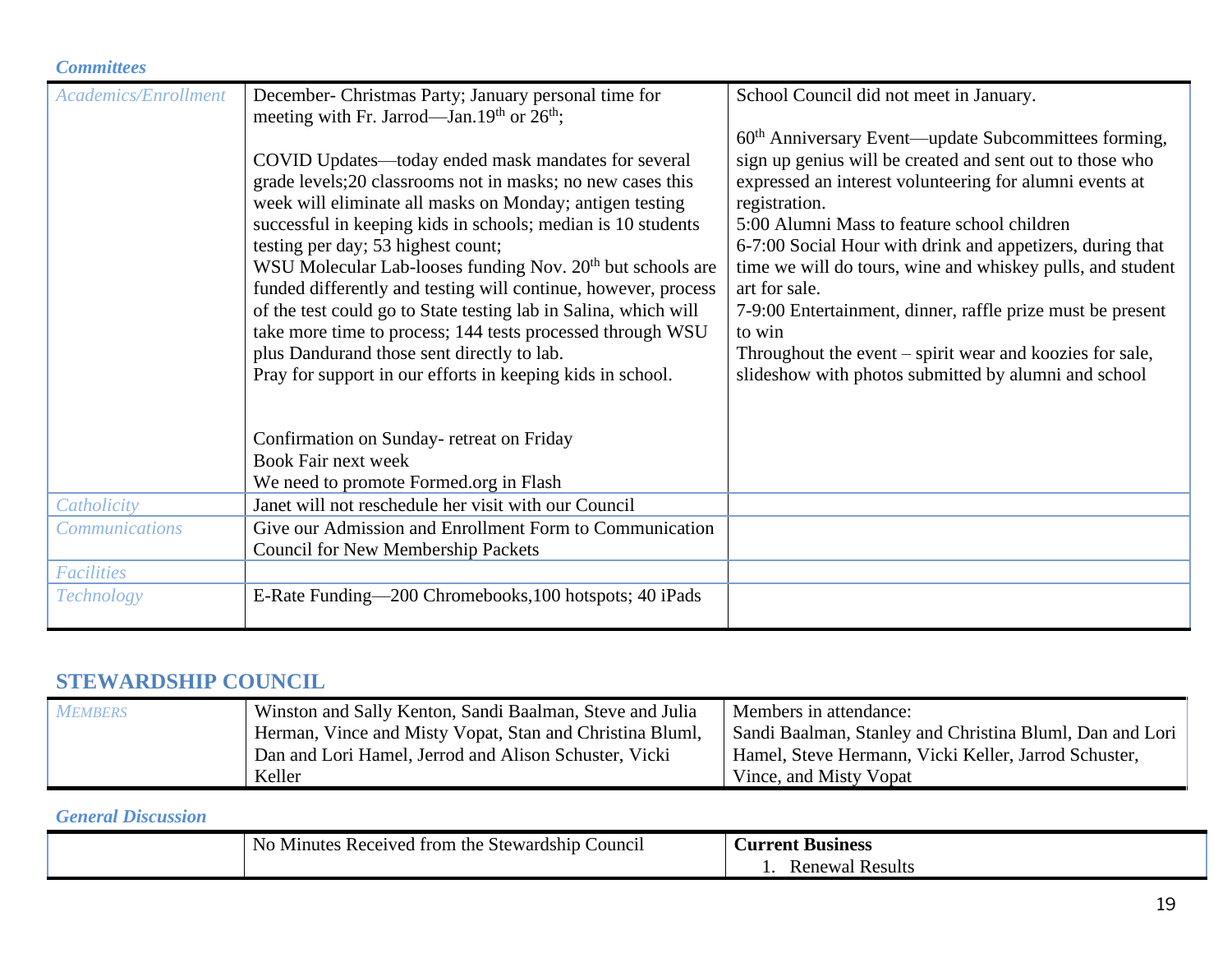|  | Council members reviewed results of SFA's 2021<br>$\bullet$<br>Stewardship Renewal.<br>Renewals increased slightly and were the<br>$\circ$<br>most since 2018.<br>About 50 are still yet to be returned<br>$\circ$<br>including several students in school now.<br>SFA School phone message was a bit<br>$\circ$<br>confusing regarding the deadline.<br>Letters and emails have out to those who<br>$\circ$<br>have not returned forms and will be held<br>from applying to BCCHS.<br>Mary Carter has also called those who<br>have not turned in forms.<br>Other discussion about renewal efforts next year<br>$\bullet$<br>Continue efforts for education of<br>$\circ$<br>Stewardship Way of Life.<br>Some parishes meet with 8th<br>$\circ$<br>graders/parents to encourage SWOL.<br>2. Ministry Breakfast |
|--|-----------------------------------------------------------------------------------------------------------------------------------------------------------------------------------------------------------------------------------------------------------------------------------------------------------------------------------------------------------------------------------------------------------------------------------------------------------------------------------------------------------------------------------------------------------------------------------------------------------------------------------------------------------------------------------------------------------------------------------------------------------------------------------------------------------------|
|  | 39 people attended the ministry breakfast.<br>$\bullet$<br>All packets were taken and it was a good event.                                                                                                                                                                                                                                                                                                                                                                                                                                                                                                                                                                                                                                                                                                      |
|  | <b>Other Discussion</b><br>Remember dinner with Father Jarrod in Rectory<br>$\bullet$<br>on Tuesday, Feb. 22 at 6:30 p.m.                                                                                                                                                                                                                                                                                                                                                                                                                                                                                                                                                                                                                                                                                       |

# *Task Reports*

| <b>Dates/Actions</b> | Goals for 2022                                    |
|----------------------|---------------------------------------------------|
|                      | Start planning sooner for SFA parish dinner.      |
|                      | Vince and Misty to lead efforts.<br>$\circ$       |
|                      | o Sandi has name for comedian and will            |
|                      | give to Misty.                                    |
|                      | • We need to choose date and please give          |
|                      | any entertainment ideas to Misty.                 |
|                      | • Talk with 8th grade parents throughout the year |
|                      | during casual get-togethers. Parents are          |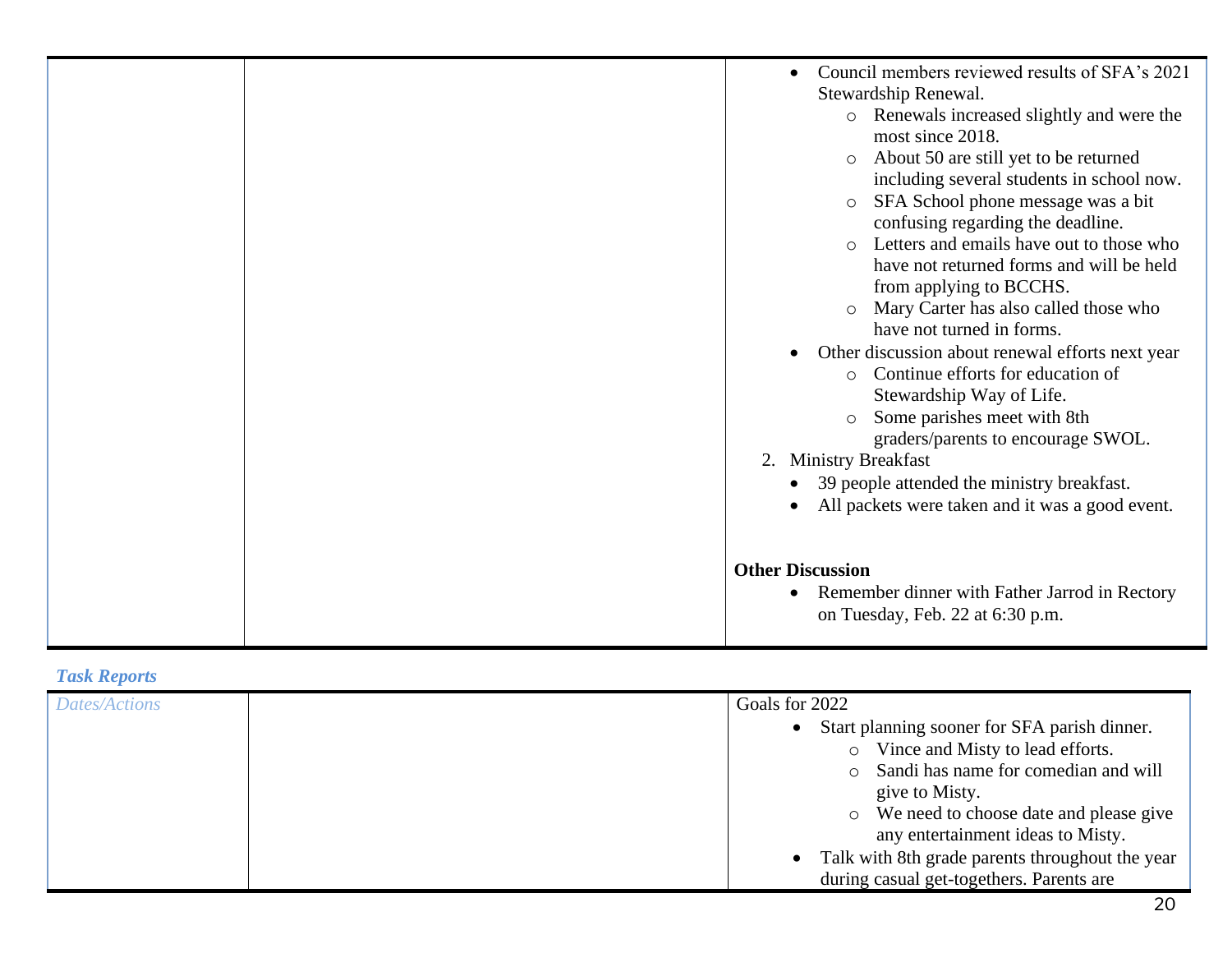|                   | assigned SFA "mentors" and stay in contact.<br>Continue messages in bulletin/social media.<br>SWOL Bible Study – Hamels to check on<br>resources to see if this has already been done.<br>SFA website – review Stewardship section and<br>$update - use videos, highlight important$<br>information to know when you are new to<br>Stewardship and the parish. Can be helpful with<br>outreach efforts ("Go to website and start your<br>Stewardship Journey.").<br>How can we get feedback from Travis and<br>others after their outreach visits? That info will<br>help inform our next steps/additional goals.<br>Set social gathering for the council.<br>$\circ$ Saturday, May 7 – tacos on the disk at<br>the Blumls. |
|-------------------|-----------------------------------------------------------------------------------------------------------------------------------------------------------------------------------------------------------------------------------------------------------------------------------------------------------------------------------------------------------------------------------------------------------------------------------------------------------------------------------------------------------------------------------------------------------------------------------------------------------------------------------------------------------------------------------------------------------------------------|
| Lay Witness Talks |                                                                                                                                                                                                                                                                                                                                                                                                                                                                                                                                                                                                                                                                                                                             |

### *Formation Commission*

| <b>Parish Group</b>          |  |
|------------------------------|--|
| <b>Presentations</b>         |  |
| <b>Communications</b>        |  |
| <b>Baptismal Preparation</b> |  |
| <b>Marriage Preparation</b>  |  |
| <b>New Parishioners</b>      |  |

# *Liturgical Hospitality Commission*

| <b>Greeters</b>              |  |
|------------------------------|--|
| <b>Ushers</b>                |  |
| Welcoming and<br>Hospitality |  |
|                              |  |
|                              |  |

### *Renewal Commission*

| $\sim$ |  |
|--------|--|
|        |  |
|        |  |
|        |  |
|        |  |